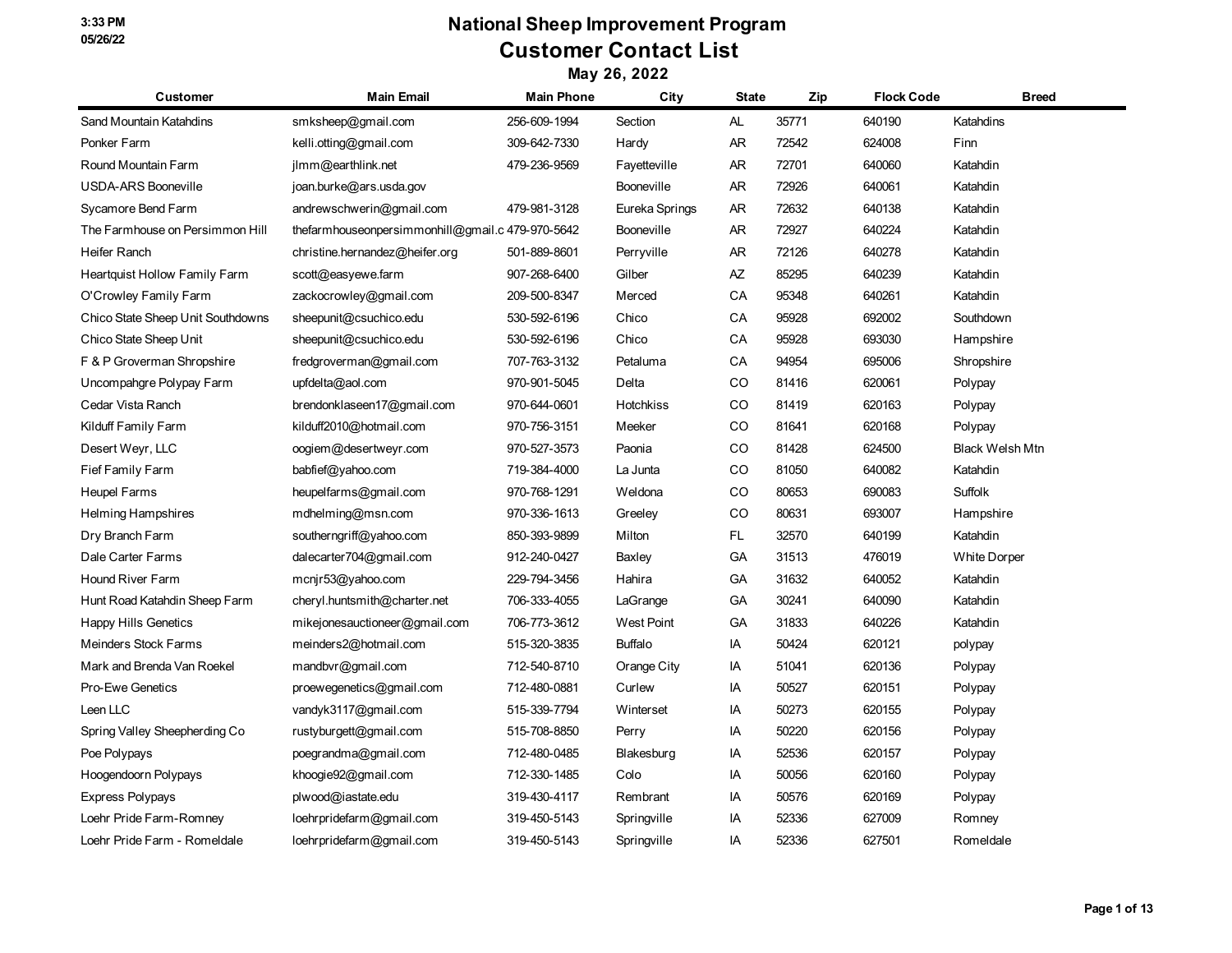# **National Sheep Improvement Program Customer Contact List**

| <b>Customer</b>                   | <b>Main Email</b>               | <b>Main Phone</b> | City              | <b>State</b> | Zip   | <b>Flock Code</b> | <b>Breed</b>            |
|-----------------------------------|---------------------------------|-------------------|-------------------|--------------|-------|-------------------|-------------------------|
| S Bar D Ranch                     | stanjhuber@gmail.com            | 641-732-9271      | Rudd              | IA           | 50471 | 635038            | Savanna                 |
| Red Barn Katahdins                | angus50456@yahoo.com            | 641-420-7535      | Manly             | IA           | 50456 | 640028            | Katahdin                |
| Thistle Grove Farm                | barejohn@hotmail.com            | 515-509-3602      | Boone             | IA           | 50036 | 640035            | Katahdin                |
| Sexton Katahdins                  | mike@twinlakesenviro.com        | 712-830-3960      | Rockwell City     | IA           | 50579 | 640088            | Katahdins               |
| Tiki Farms                        | jasasse@mtcnet.net              | 712-754-3732      | Sibley            | IA           | 51249 | 640119            | Katahdin                |
| Meinders Stock Farm-Katahdins     | meinders2@hotmail.com           | 515-320-3835      | <b>Buffalo</b>    | IA           | 50424 | 640150            | Katahdin                |
| Fox Valley Katahdins              | kennethlorelle@gmail.com        | 641-799-0302      | Cantril           | IA           | 52542 | 640184            | Katahdin                |
| JJ's Katahdin Sheep Farm          | jjgross@fmctc.com               | 712-579-4906      | Defiance          | IA           | 51527 | 640225            | Katahdin                |
| <b>Meerdink Suffolks</b>          | kdmeerdink@netllcwb.net         | 712-552-1802      | Hawarden          | IA           | 51023 | 690103            | Suffolk                 |
| <b>Everts Family Suffolks</b>     | evertssuffolks@gmail.com        | 319-505-7567      | Holland           | IA           | 50642 | 690161            | Suffolk                 |
| Iowa State University             | bdresche@iastate.edu            | 515-291-4725      | Ames              | IA           | 50011 | 693005            | Hampshire               |
| USDA USSES-Targhee                | bret.taylor@ars.usda.gov        | 208-374-5306      | Dubois            | ID           | 83423 | 610062            | Targhee                 |
| Univ of Idaho-Targhee             | bmurdoch@uidaho.edu             | 208-885-3516      | Moscow            | ID           | 83844 | 610064            | Targhee                 |
| <b>USDA USSES</b>                 | Bret.Taylor@ars.usda.gov        | 208-374-5306      | Dubois            | ID           | 83423 | 612022            | Rambouillet             |
| <b>USSES Polypays</b>             | bret.taylor@usda.gov            | 208-374-5306      | <b>Dubois</b>     | ID           | 83423 | 620123            | Polypay                 |
| Univ of Idaho-Polypay             | bmurdoch@uidaho.edu             | 208-885-3516      | Moscow            | ID           | 83844 | 620129            | Polypay                 |
| Rafter P Livestock - Boer         | livestock@rafterplivestock.com  | 208-541-5527      | Hazelton          | ID           | 83335 | 633009            | Boer                    |
| Rafter P Livestock - Savanna      | livestock@rafterplivestock.com  | 208-541-5527      | Hazelton          | ID           | 83335 | 635037            | Savanna                 |
| Good Shepherd Farm                | goodshepherdfarm3015@gmail.com  | 208-996-9987      | Meridian          | ID           | 83642 | 640187            | Katahdin                |
| Ark Ranch                         | educateandtrain@gmail.com       | 863-333-8857      | <b>Twin Falls</b> | ID           | 83301 | 640220            | Katahdin                |
| Acorn Acres Farm                  | Holyacornacres@gmail.com        | 435-232-2801      | Idaho Falls       | ID           | 83402 | 640228            | Katahdins               |
| Eagle Suffolk                     | eagle@ctcweb.net                | 208-257-3706      | Cambridge         | ID           | 83610 | 690094            | Suffolk                 |
| Univ of Idaho-Suffolk             | bmurdoch@uidaho.edu             | 208-885-3516      | Moscow            | ID           | 83844 | 690129            | Suffolk                 |
| <b>Wilder Sheep Company</b>       | wildersheepcompany@gmail.com    | 208-991-7673      | Caldwell          | ID           | 83605 | 690160            | Suffolk                 |
| Four Corner Farm Dorper           | inetai@adams.net                | 217-430-7400      | Camp Point        | IL.          | 62320 | 406032            | Dorper                  |
| <b>JCC Polypay</b>                | jccarlson@logonix.net           | 309-333-9798      | Macomb            | IL.          | 61455 | 620007            | Polypay                 |
| <b>CAK Polypays</b>               | cakfarm@gmail.com               | 815-457-2618      | <b>Buckley</b>    | IL.          | 60918 | 620095            | Polypay                 |
| Big Prairie Polypay               | meurer66@gmail.com              | 815-973-5576      | Ashton            | IL           | 61006 | 620112            | Polypay                 |
| Hoffman & Murphy                  | cewe2@hotmail.com               | 618-939-7954      | Waterloo          | IL.          | 62298 | 620116            | polypay                 |
| Spoon Creek Polypays              | Jschiltz224@gmail.com           | 309-854-2195      | Kewanee           | IL.          | 61443 | 620134            | Polypay                 |
| Hickory Grove Farm                | ann.runner@gmail.com            | 309-333-4880      | Colchester        | IL.          | 62326 | 628007            | <b>Border Leicester</b> |
| Four Corner Farm Katahdin         | inetai@adams.net                | 217-430-7400      | Camp Point        | IL.          | 62320 | 640256            | Katahdin                |
| <b>Locust Creek</b>               | locustcreekflowerfarm@gmail.com | 217-825-3584      | Pana              | IL           | 62557 | 693039            | Hampshire               |
| Performance Shropshire Consortium | trbear@mc.net                   | 847-846-6354      | N. Barrington     | IL.          | 60010 | 695014            | Shropshires             |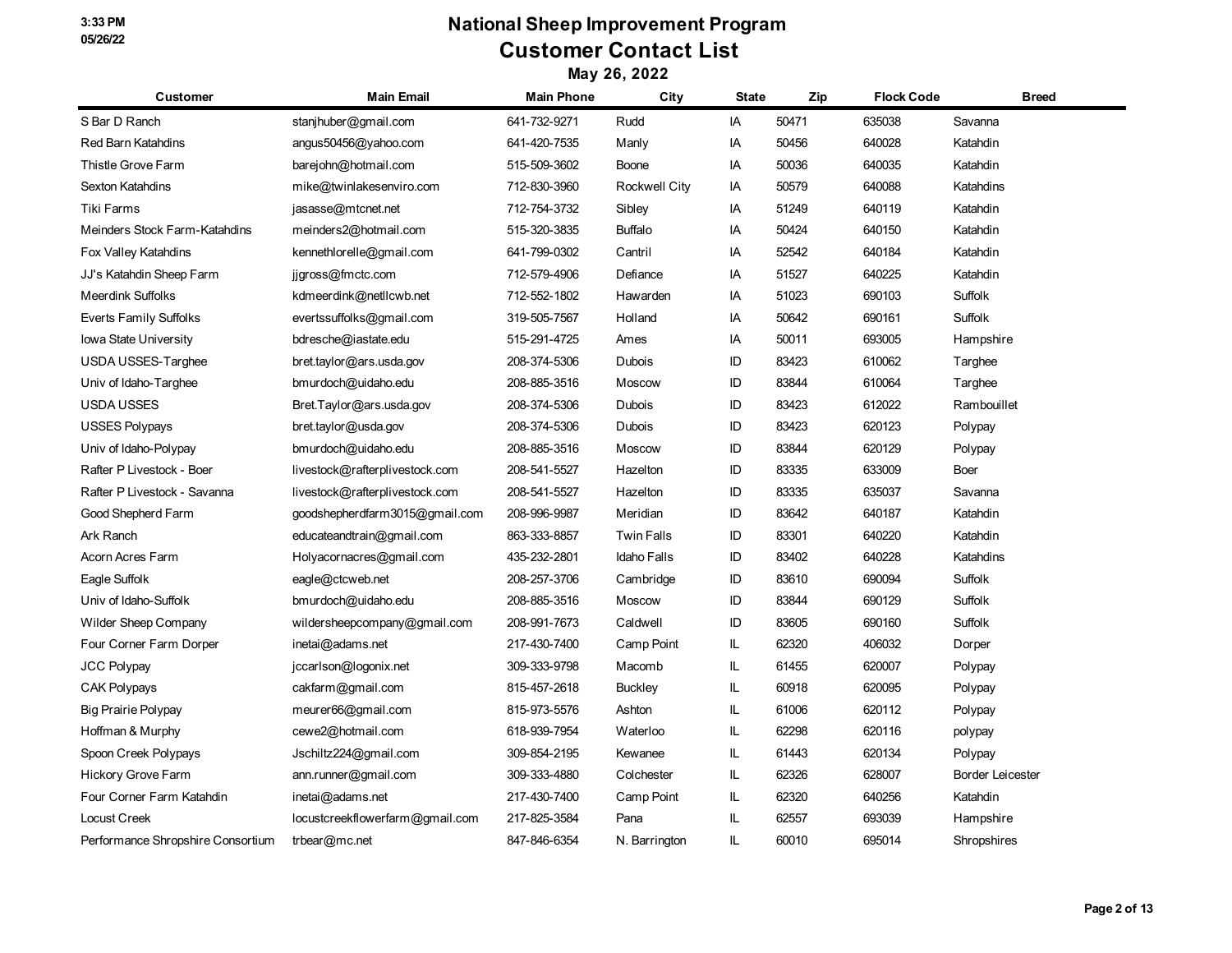# **National Sheep Improvement Program Customer Contact List**

| <b>Customer</b>                                              | <b>Main Email</b>              | <b>Main Phone</b> | City          | <b>State</b> | Zip   | <b>Flock Code</b> | <b>Breed</b>            |
|--------------------------------------------------------------|--------------------------------|-------------------|---------------|--------------|-------|-------------------|-------------------------|
| Four Corner Farm Composites                                  | inetai@adams.net               | 217-430-7400      | Camp Point    | IL.          | 62320 | 699005            | White Suffolk X Romanov |
| Hidden Valley Polypays                                       | glenjones1948@gmail.com        | 574-204-3442      | Rochester     | IN           | 46975 | 620068            | Polypay                 |
| Michael Schlumbohm Cheviots                                  | mschlumbohm93@gmail.com        | 765-546-4453      | Lynn          | IN           | 47355 | 622002            | <b>Border Cheviot</b>   |
| Southern Indiana Purdue Ag Center                            | towerj@purdue.edu              | 812-639-4427      | Dubois        | IN           | 47527 | 640209            | Katahdin                |
| David & Jane Smith                                           | not2sheep@gmail.com            | 219-474-3216      | Earl Park     | IN           | 47942 | 640233            | Katahdin                |
| Michael Schlumbohm Dorsets                                   | mschlumbohm93@gmail.com        | 765-546-4453      | Lynn          | IN           | 47355 | 696051            | Dorset                  |
| J & K Smith Family Farms                                     | kurzhaar2000@yahoo.com         | 260-413-7881      | Grabill       | IN           | 46741 | 696053            | Dorset                  |
| P Tollefson                                                  | patsytollefson@gmail.com       | 785-364-7574      | Havensville   | KS           | 66432 | 406031            | Dorper                  |
| Benz Rambouillet                                             | benzmatt@hotmail.com           | 701-870-4135      | St Marys      | ΚS           | 66536 | 612013            | Rambouillet             |
| Sloan Acres                                                  | glsloan ks@yahoo.com           | 785-841-1526      | Lawrence      | KS           | 66049 | 614031            | Columbia                |
| KSU Sheep and Meat Goat Center Polyr arcrane@ksu.edu         |                                | 785-532-1672      | Manhattan     | KS           | 66506 | 620149            | Polypay                 |
| KSU Sheep and Meat Goat Center Boer arcrane@ksu.edu          |                                | 785-532-1672      | Manhattan     | KS           | 66506 | 633007            | <b>Boer Goats</b>       |
| Dry Sandy Sheep                                              | drysandysheep@protonmail.com   | 402-200-0444      | Kirwin        | ΚS           | 67644 | 690109            | Suffolk                 |
| KSU Sheep and Meat Goat Center Ham arcrane@ksu.edu           |                                | 785-532-1672      | Manhattan     | KS           | 66506 | 693032            | Hampshires              |
| University of Kentucky White Dorper                          | daaron@uky.edu                 | 859-257-7553      | Lexington     | KY           | 40546 | 476021            | <b>White Dorper</b>     |
| University of Kentucky Polpays                               | daaron@uky.edu                 | 859-257-7553      | Lexington     | KY           | 40546 | 620035            | Polypay                 |
| <b>Chadwick Sheep Company</b>                                | chadwicksheepcompany@gmail.com | 270-227-8731      | Murray        | KY.          | 42071 | 620133            | Polypay                 |
| Count Your Blessings Ranch LLC                               | jazzymood642@yahoo.com         | 270-564-6083      | Calvert City  | KY           | 42029 | 620170            | Polypay                 |
| Hollow Oak Farm                                              | hollowoak.kyfarm@gmail.com     | 859-967-8327      | Harrodsburg   | KY           | 40330 | 620172            | Polypay                 |
| <b>Browns Branch Acres</b>                                   | brownsbranchacres@gmail.com    | 302-682-2799      | <b>Butler</b> | KY           | 41006 | 630065            | Kiko                    |
| Kentucky State University                                    | kenneth.andries@kysu.edu       | 502-597-5094      | Frankfort     | KY           | 40601 | 636001            | <b>Meat Goats</b>       |
| Circle P Katahdin                                            | Richard@circlepkatahdin.com    | 270-945-0747      | Brandenburg   | KY           | 40108 | 640179            | Katahdin                |
| R & R Katahdins                                              | randrbealb22@yahoo.com         | 606-768-3847      | Wellington    | KY           | 40387 | 640203            | Katahdin                |
| Kevin Stewart Katahdins                                      | kevinstewart@reagan.com        | 606-271-1812      | Science Hill  | KY.          | 42553 | 640231            | Katahdin                |
| Morehead State University                                    | p.harrelson@moreheadstate.edu  | 606-783-2664      | Morehead      | KY           | 40351 | 640266            | Katahdin                |
| University of Kentucky Hampshires                            | daaron@uky.edu                 | 859-257-7553      | Lexington     | KY           | 40546 | 693028            | Hampshire               |
| Cooper Creek Farms, LLC                                      | cottonandpopsfarms@gmail.com   | 985-974-7655      | Loranger      | LA           | 70446 | 640229            | Katahdin                |
| Hedgehog Hill Farm                                           | thesheep@hedgehoghill.farm     | 508-649-9496      | North Easton  | МA           | 02356 | 624007            | Finnsheep               |
| University of Massachusetts Boer Goats newth@vasci.umass.edu |                                | 413-549-3258      | Amherst       | МA           |       | 633003            | Boer                    |
| Finicky Farm - Boer Goats                                    | jesse@finicky.farm             | 413-358-1572      | Southborough  | МA           | 01772 | 633010            | <b>Boer Goats</b>       |
| Finicky Farm - Katahdin                                      | jesse@finicky.farm             | 413-358-1572      | Southborough  | МA           | 01772 | 640244            | Katahdin                |
| U. Mass - Dorset                                             | newth@vasci.umass.edu          | 413-549-3258      | Amherst       | МA           | 01003 | 696002            | Dorset                  |
| Hall Katahdins                                               | hallclublambs@gmail.com        | 410-708-8781      | Chestertown   | MD           | 21620 | 640222            |                         |
| Turkey Foot Farm                                             | IMCHEEK14@gmail.com            | 443-717-1223      | Mount Savage  | MD           | 21545 | 640273            | Katahdin                |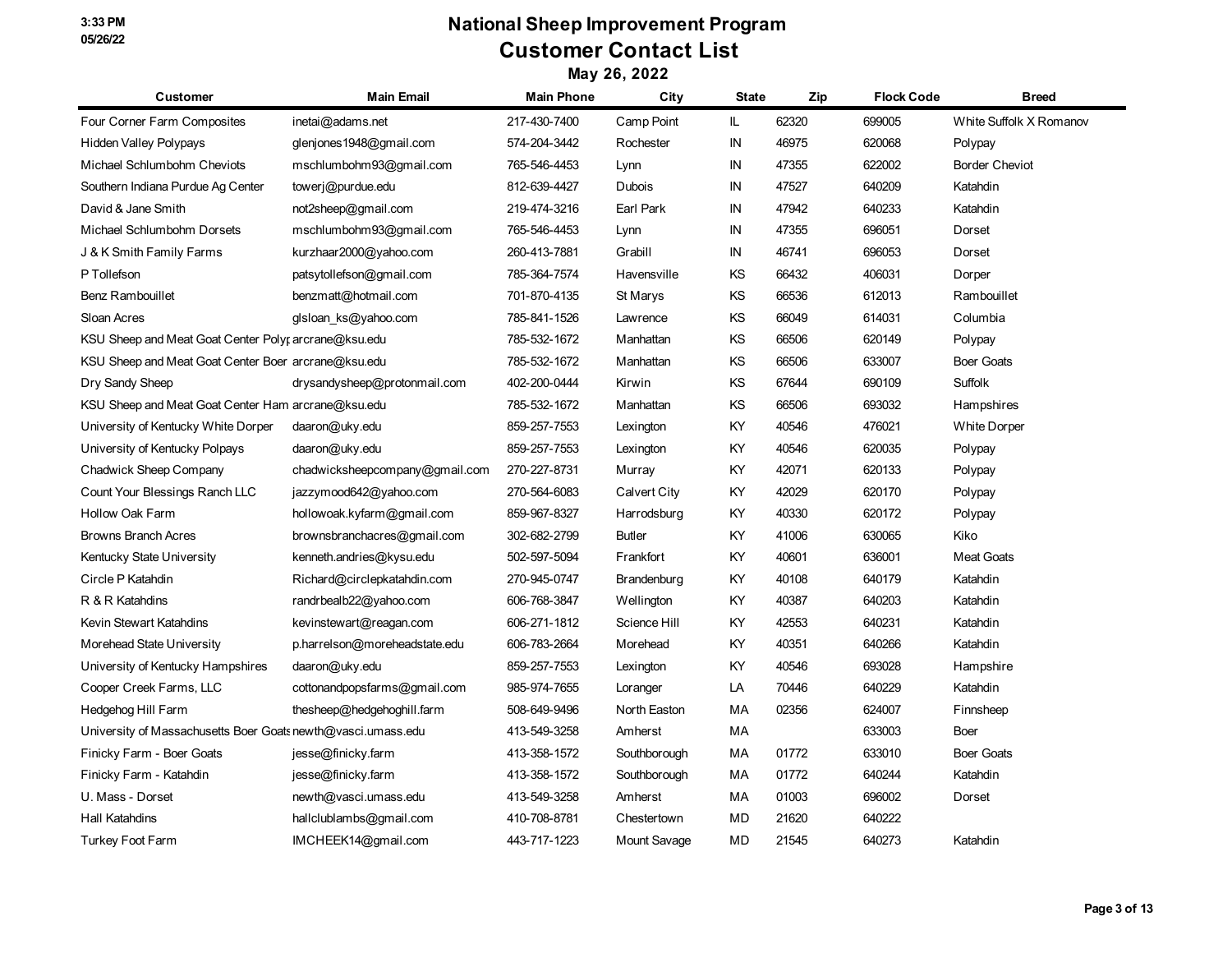# **National Sheep Improvement Program Customer Contact List**

| <b>Customer</b>                 | <b>Main Email</b>               | <b>Main Phone</b> | City                   | <b>State</b> | Zip        | <b>Flock Code</b> | <b>Breed</b>                |
|---------------------------------|---------------------------------|-------------------|------------------------|--------------|------------|-------------------|-----------------------------|
| Valley Farms Lamb               | valleyfarmslamb@gmail.com       | 240-347-3145      | Fairplay               | MD           | 21733      | 696056            | Dorsets                     |
| Valley Farms Lamb Crossbreds    | valleyfarmslamb@gmail.com       | 240-347-3145      | Fairplay               | <b>MD</b>    | 21733      | 699004            | <b>Commercial Crossbred</b> |
| Waldoview Farm                  | hodgmans@msn.com                | 207-223-5542      | Winterport             | ME           | 04496      | 640005            | Katahdin                    |
| Green Anchor Farm               | greenanchorfarm@gmail.com       | 207-231-1912      | Houlton                | ME           | 04730      | 640131            | Katahdin                    |
| Salmon Run Farms                | raber1@mac.com                  | 207-838-5813      | Sabattus               | ME           | 04280      | 640137            | Katahdin                    |
| The Byre                        | jeffrey@paterson-valuations.com | 207-529-5639      | <b>Bristol</b>         | ME           | 04539      | 695015            | Shropshire                  |
| Back Acre Farm White Dorpers    | brettpharo@gmail.com            | 231-564-1540      | Rapid City             | MI           | 49676      | 476030            | <b>White Dorpers</b>        |
| Vannest Targhee                 | sivannest@gmail.com             | 989-426-4940      | Gladwin                | MI           | 48624      | 610053            | Targhee                     |
| Pharo Polypay                   | brettpharo@gmail.com            | 231-322-2017      | Rapid City             | MI           | 49676      | 620013            | Polypay                     |
| N Kids Farm                     | pdschloss@gmail.com             | 734-424-0331      | Dexter                 | MI           | 48130      | 620104            | Polypay                     |
| Split Rail Farm LLC             | SplitRailFarmLLC@gmail.com      | 248-240-7412      | <b>Hickory Corners</b> | MI           | 49060      | 620152            | Polypay                     |
| Craig Farms Katahdins           | info@craig.farm                 | 636+328+4375      | Decatur                | MI           | 49045      | 640243            | Katahdins                   |
| Acres of Abundance              | PJSALZ@gmail.com                | 937-416-7155      | Manchester             | MI           | 48158      | 640255            | Katahdin                    |
| Greenfield Grazing LLC Katahdin | greenfieldgrazing@gmail.com     | 773-510-9451      | Buchanan               | MI           | 49107      | 640263            | Katahdin                    |
| Greenfield Grazing LLC          | efmacdonald92@gmail.com         | 773-510-9451      | Buchanan               | MI           | 49107      | 644003            | Royal White                 |
| 4480 Farmstead LLC              | davedv56@yahoo.com              | 814-330-0059      | Kingston               | MI           | 48741      | 644006            | Royal White                 |
| Culham & Stevens                | culhamab@aol.com                | 517-896-7378      | Webberville            | MI           | 48892      | 690025            | Suffolk                     |
| R & R Suffolks                  | hodgesrk@yahoo.com              | 810-441-6218      | North Branch           | MI           | 48461      | 690028            | Suffolk                     |
| Reau Suffolks                   | reau@msu.edu                    |                   | Petersburg             | MI           | 49270-9404 | 690030            | Suffolk                     |
| <b>Hoddinott Acres</b>          | hoddinottacres@outlook.com      | 517-605-8792      | Adrian                 | MI           | 49221      | 690142            | Suffolk                     |
| Meadowbrook Farm                | perbrio@yahoo.com               | 231-335-6827      | Fremont                | MI           | 49412      | 690154            | Suffolk                     |
| Higbee & Vandefifer             | philhigbee@gmail.com            | 269-953-5769      | Nashville              | MI           | 49073      | 693037            | Hampshire                   |
| Twin Maple Farm LLC             | susanalberda1@gmail.com         | 616-990-2893      | Zeeland                | MI           | 49464      | 696016            | Dorset                      |
| <b>KA Dorsets</b>               | knoblockfam@hotmail.com         | 712-212-4991      | Ionia                  | MI           | 48846      | 696029            | Dorset                      |
| Meeuwse Farms                   | dmmeeuwse@gmail.com             | 269-760-1268      | Hopkins                | MI           | 49328      | 696030            | <b>Polled Dorset</b>        |
| <b>MOB Farms</b>                | kodymyersmobfarms@gmail.com     | 989-513-5258      | Hope                   | MI           | 48628      | 696054            | Dorsets                     |
| KHSI                            | info@katahdins.org              | 717-335-8280      | Fowlerville            | MI           | 48836      |                   |                             |
| Red Barn Family Farm            | jwilts1997@hotmail.com          | 763-232-3576      | St. Michael            | MN           | 55376      | 486004            | <b>SAMM</b>                 |
| PM Ranch                        | padula@farmerstel.net           | 320-269-7973      | Montevideo             | ΜN           | 56265      | 610025            | Targhee                     |
| Holtz Family Targhees           | missyholtz@gmail.com            | 320-267-4993      | Little Falls           | MN           | 56345      | 610079            | Targhee                     |
| <b>Buchan Bremer Targhees</b>   | buchanbremer@gmail.com          | 507-236-4175      | Fairmont               | ΜN           | 56031      | 610083            | Targhee                     |
| G String Ranch                  | eric@groverteam.com             | 507-259-8438      | Plainview              | ΜN           | 55964      | 612038            | Rambouillet                 |
| <b>Grandview Polypay</b>        | lilalamb@starpoint.net          | 507-532-7564      | Marshall               | ΜN           | 56258      | 620017            | Polypay                     |
| Neaton Polypay                  | hjneaton@gmail.com              | 952-240-2192      | Watertown              | MN           | 55388      | 620020            | polypay                     |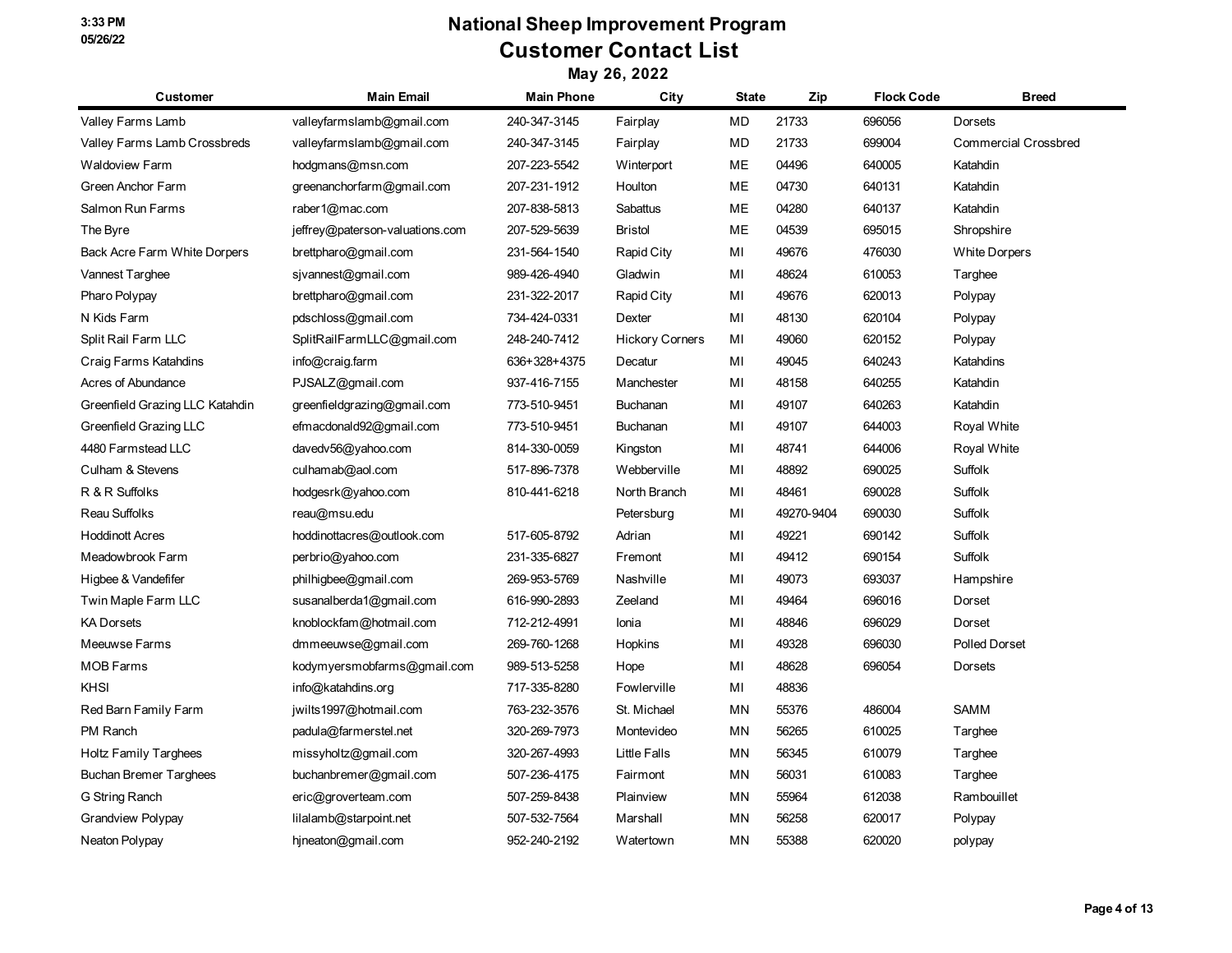| Customer                                                    | <b>Main Email</b>              | <b>Main Phone</b> | City        | <b>State</b> | Zip   | <b>Flock Code</b> | <b>Breed</b>            |
|-------------------------------------------------------------|--------------------------------|-------------------|-------------|--------------|-------|-------------------|-------------------------|
| Refshaw Ranch-Polypay                                       | refshawranch@yahoo.com         | 218-473-2236      | Waubun      | MN           | 56589 | 620090            | Polypay                 |
| Dakota Krome POA & Polypay                                  | Ikrome@frontiernet.net         | 507-236-3174      | Fairmont    | MN           | 56031 | 620105            | Polypay                 |
| <b>Freking Polypay Genetics</b>                             | frekingpolypay@gmail.com       | 605-310-0733      | Ceylon      | MN           | 56121 | 620107            | Polypay                 |
| Money Creek Farm                                            | rsmith@winona.edu              | 570-458-8688      | Houston     | MN           | 55943 | 620122            | Polypay                 |
| Patriot Polypays                                            | cfagerness@hotmail.com         | 507-855-2112      | Steen       | MN           | 56173 | 620125            | Polypay                 |
| Rafter P Ranch                                              | rafterp@runestone.net          | 320-760-4696      | Kensington  | ΜN           | 56343 | 620139            | Polypay, Rideau Arcott  |
| Wollin Sheep Farm                                           | swollin@wiktel.com             | 218-686-5513      | Karlstad    | ΜN           | 56732 | 620141            | Polypay                 |
| <b>Follow One Farms</b>                                     | followonefarms@gmail.com       | 507-461-6088      | Waseca      | MN           | 56093 | 620143            | Polypay                 |
| J & S Polypays and Son                                      | jspolypays@frontiernet.net     | 507-372-5956      | Worthington | MN           | 56187 | 620144            | Polypay                 |
| Dagel Livestock                                             | lancedagel@hotmail.com         | 605-520-1770      | Madelia     | ΜN           | 56062 | 620153            | Polypay                 |
| Cream City Lamb and Wool - Polypay                          | cclambandwool@gmail.com        | 320-296-8025      | Hector      | MN           | 55342 | 620161            | Polypay                 |
| Cannon River Polypays                                       | attorneyjscott@yahoo.com       | 612-963-4629      | Kilkenny    | MN           | 56052 | 620166            | Polypay                 |
| Cream City Lamb and Wool - Finns                            | cclambandwool@gmail.com        | 320-296-8025      | Hector      | MN           | 55342 | 624005            | Finn                    |
| Gale Woods Farm                                             | tim.reese@threeriversparks.org | 612-490-2186      | Mound       | ΜN           | 55364 | 624009            | Finnsheep               |
| Spring Creek Farm-Border Leicester                          | lewman@frontier.com            | 952-472-4524      | Minnetrista | ΜN           | 55364 | 628002            | <b>Border Leicester</b> |
| Berven Stock Farm                                           | bervenstockfarm@outlook.com    | 320-413-0183      | Montevideo  | MN           | 56265 | 628005            | <b>Border Leicester</b> |
| Campbell Lake Katahdin                                      | johnernhart@gmail.com          | 612-619-0196      | New Germany | MN           | 55367 | 640250            | Katahdin                |
| <b>JMG Suffolk</b>                                          | jeremy.geske@gmail.com         | 612-756-1200      | New Prague  | ΜN           | 56071 | 690042            | Suffolk                 |
| Schacherer Suffolks                                         | t schacherer@yahoo.com         | 507-829-1098      | Canby       | ΜN           | 56220 | 690111            | Suffolk                 |
| Cannon River Suffolk                                        | attorneyjscott@yahoo.com       | 612-963-4629      | Kilkenny    | MN           | 56052 | 690122            | <b>Suffolk</b>          |
| Berg Family Suffolks                                        | mdberg@svtv.com                | 507-825-3894      | Pipestone   | ΜN           | 56164 | 690141            | Suffolk                 |
| Drewry Club Lambs                                           | drewrydonald@gmail.com         |                   | Farmington  | MN           | 55024 | 693015            | Hampshire               |
| Cream City Lamb and Wool - Hampshii cclambandwool@gmail.com |                                | 320-296-8025      | Hector      | ΜN           | 55342 | 693035            | Hampshires              |
| <b>Portland Prairie Texels</b>                              | wray@acegroup.cc               | 507-495-3265      | Caledonia   | <b>MN</b>    | 55921 | 697001            | Texel                   |
| Hasbargen Land & Cattle, Inc.                               | chadwickhasbargen@gmail.com    | 302-815-5185      | Wheaton     | MN           | 56296 | 698501            | lle de France           |
| Tamarack Lamb & Wool                                        | Janet@tamaracksheep.com        | 320-336-9071      | Hinckley    | MN           | 55037 | 698502            | Ile de France X Dorset  |
| <b>Brandywine Farms</b>                                     | scarponcini@acegroup.cc        | 507-864-2063      | Rushford    | ΜN           | 55971 | 698503            | lle de France           |
| <b>Birch Forest Farm</b>                                    | dangravley@yahoo.com           | 763-316-7974      | McGrath     | MN           | 53560 | 698504            | lle De France           |
| <b>JM White Dorpers</b>                                     | jessemarilyn13@gmail.com       | 573-539-9000      | Eldon       | MO           | 65026 | 476018            | <b>White Dorper</b>     |
| Robinson Sheep                                              | crr3a2@gmail.com               | 417-834-0071      | Bolivar     | MO           | 65613 | 476020            | <b>White Dorper</b>     |
| Henke Family Polypay                                        | henkefarms@gmail.com           | 660-748-5742      | Princeton   | MO           | 64673 | 620098            | Polypay                 |
| Fahrmeier Katahdins                                         | Ifahrmeier@msn.com             | 816-934-8651      | Wellington  | МO           | 64097 | 640030            | Katahdin                |
| Birch Cove Farm-Katahdin                                    | balancedepds@yahoo.com         | 573-642-7746      | Fulton      | MO           | 65251 | 640031            | Katahdin                |
| Fox Valley Homestead                                        | home@foxvalleyhomestead.com    | 417-501-9894      | Mt. Vernon  | MO           | 65712 | 640085            | Katahdin                |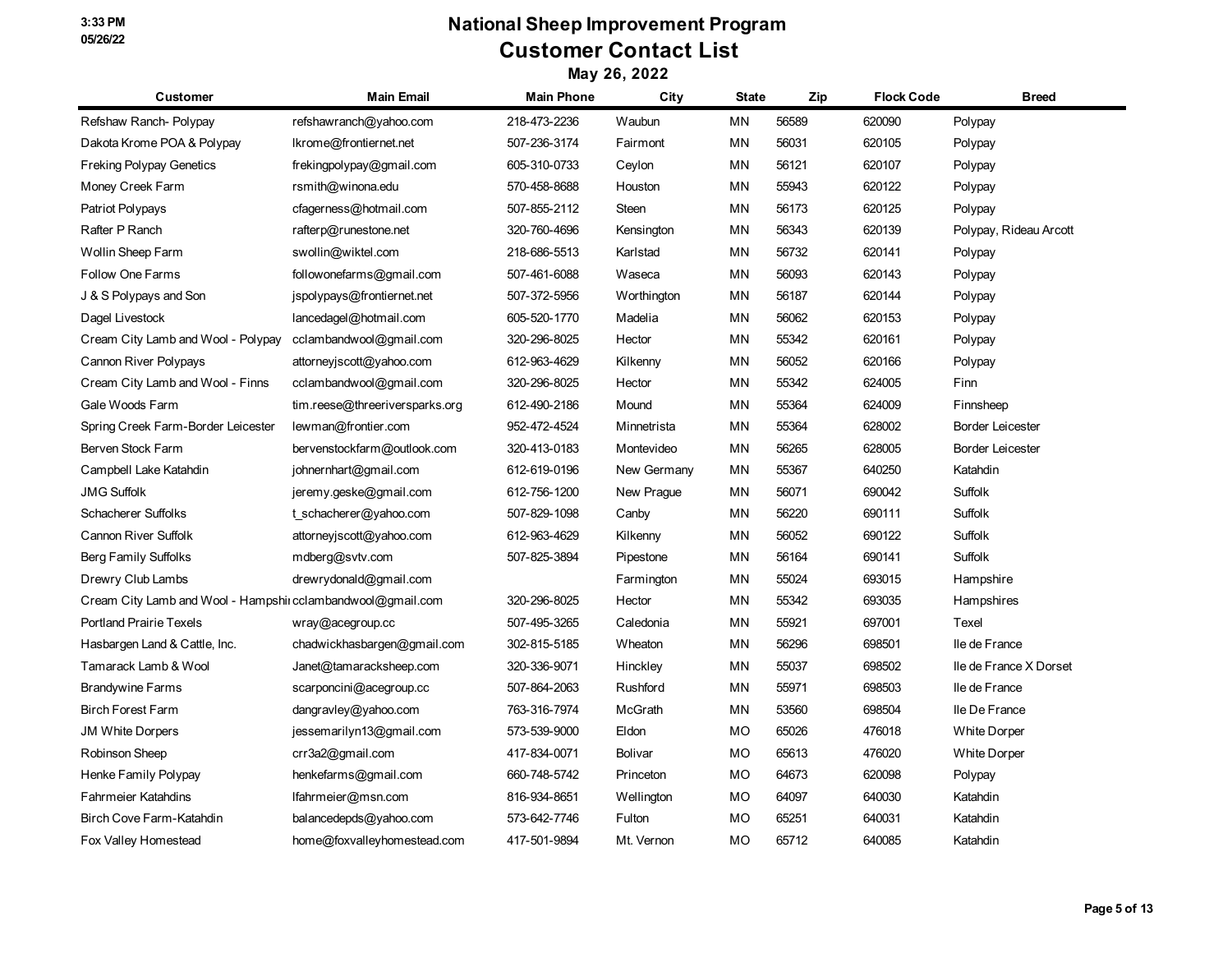## **National Sheep Improvement Program Customer Contact List**

| Customer                                                  | <b>Main Email</b>              | <b>Main Phone</b> | City                  | State     | Zip    | <b>Flock Code</b> | <b>Breed</b>   |
|-----------------------------------------------------------|--------------------------------|-------------------|-----------------------|-----------|--------|-------------------|----------------|
| Prairie Lane Farm                                         | beckyshultz@msn.com            | 573-682-5481      | Centralia             | <b>MO</b> | 65240  | 640121            | Katahdins      |
| Doyle Weaver                                              | doyle judyweaver@yahoo.com     | 417-667-5294      | Nevada                | MO        | 64772  | 640157            | Katahdin       |
| Keuler Katahdins                                          | crkeuler@yahoo.com             | 417-813-4591      | Miller                | MO        | 65707  | 640171            | Katahdin       |
| Zimmerman Farm                                            |                                | 417-429-9541      | Tunas                 | MO        | 65764  | 640182            | Katahdin       |
| Floral Hill Farm                                          | rmarsh@fordlandclinic.org      | 417-753-7184      | Rogersville           | MO        | 640189 | 640189            | Katahdin       |
| Luzon Farm                                                | cad luzon@hotmail.com          | 573-291-0591      | <b>Bonnots Mill</b>   | MO        | 65016  | 640254            | Katahdin       |
| Diamond M Genetics                                        | leallenmartin@gmail.com        | 660-346-6143      | Downing               | MO        | 63536  | 640271            | Katahdin       |
| Kimm Suffolks                                             | bksuffolks@gmail.com           | 319-476-3875      | <b>Willow Springs</b> | MO        | 65793  | 690051            | <b>Suffolk</b> |
| Montana State University - SAMM                           | christian.posbergh@montana.edu | 406-994-3736      | Bozeman               | MT        | 59717  | 486006            | <b>SAMM</b>    |
| Paugh Inc.                                                | paranch@msn.com                | 406-962-3636      | <b>Billings</b>       | MT        | 59101  | 610013            | Targhee        |
| Montana State University                                  | roeder@montana.edu             | (406) 994-3736    | Bozeman               | МT        | 59717  | 610014            | Targhee        |
| <b>McRae Brothers</b>                                     | jmcrae@midrivers.com           | 406-557-6266      | Jordan                | MT        | 59337  | 610015            | Targhee        |
| Sieben Live Stock Company                                 | chase@siebenlivestock.com      | 406-442-1803      | Helena                | МT        | 59624  | 610016            | Targhee        |
| Tunby Ranch Targhee                                       | tunby@midrivers.com            | 406-772-5627      | Baker                 | MT        | 59313  | 610020            | Targhee        |
| Hughes Newford Co                                         | hnco@mtintouch.net             | 406-566-2700      | Stanford              | МT        | 59479  | 610028            | Targhee        |
| Ortmann Targhee                                           | mtwool@nemontel.net            | 406-392-5356      | <b>Wolf Point</b>     | МT        | 59201  | 610038            | Targhee        |
| Green Ranch                                               | greencontracting@hotmail.com   | 406-930-5914      | Melville              | MT        | 59055  | 610040            | Targhee        |
| Dallas Sheep Outfit                                       | ustargheesheep@gmail.com       | 406-578-2159      | Wilsell               | МT        | 59086  | 610044            | Targhee        |
| Montana Sheep Company                                     | roeder@3rivers.net             | 406-467-2462      | Fort Shaw             | MT        | 59443  | 610050            | Targhee        |
| Skull Creek Targhee                                       | k.mcrae.bieber@gmail.com       | 406-672-4471      | <b>Brockway</b>       | МT        | 59214  | 610052            | Targhee        |
| Clover Meadows LLC                                        | clovermeadowsmt@gmail.com      | 406-842-5235      | Sheridan              | МT        | 59749  | 610055            | Targhee        |
| Front Range Sheep Co                                      | frontrangesheepco@gmail.com    | 406-980-0325      | Fairfield             | MT        | 59436  | 610059            | Targhee        |
| Fouhy Targhee                                             | tcfouhy@nemont.net             |                   | Peerless              | MT        |        | 610061            | Targhee        |
| Sweet Grass Targhee                                       | laverell.dylan@gmail.com       | 406-930-0216      | <b>Big Timber</b>     | MT        | 59011  | 610063            | Targhee        |
| <b>Pruitt Targhees</b>                                    | pruittbadger@gmail.com         | 406-579-0143      | Bozeman               | МT        | 59718  | 610065            | Targhee        |
| Brady and Brenna Ruff                                     | bandbruff@rangeweb.net         | 406-855-0454      | Forsyth               | МT        | 59327  | 610068            | Targhee        |
| Sampsel Land & Livestock                                  | dawnita.deichmann@yahoo.com    | 406-566-2650      | Stanford              | MT        | 59479  | 610070            | Targhee        |
| Diamond U Ranch                                           | dougulsh72@gmail.com           | 406-868-5559      | Fort Shaw             | МT        | 59443  | 610075            | Targhee        |
| Golden Holmquist                                          | goldenholmquist@gmail.com      | 406-403-2349      | Fairfield             | MT        | 59436  | 610081            | Targhee        |
| Square Butte Targhees                                     | squarebuttetarghees@gmail.com  | 406-899-3159      | Sun River             | МT        | 59483  | 610084            | Targhee        |
| Helle Rambouillet                                         | hellerambouillet@gmail.com     | 406-683-6686      | Dillon                | MT        | 59725  | 612001            | Rambouillet    |
| Lehfeldt Rambouillets                                     | ben lehfeldt@hotmail.com       | 406-636-2074      | Lavina                | МT        | 59046  | 612010            | Rambouillet    |
| Montana State University - Rambouillet roeder@montana.edu |                                | 406-980-0719      | Bozeman               | MT        | 59717  | 612034            | Rambouillet    |
| Montana State University - Columbia                       | roeder@montana.edu             | 406-980-0719      | Bozeman               | МT        | 59717  | 614029            | Columbia       |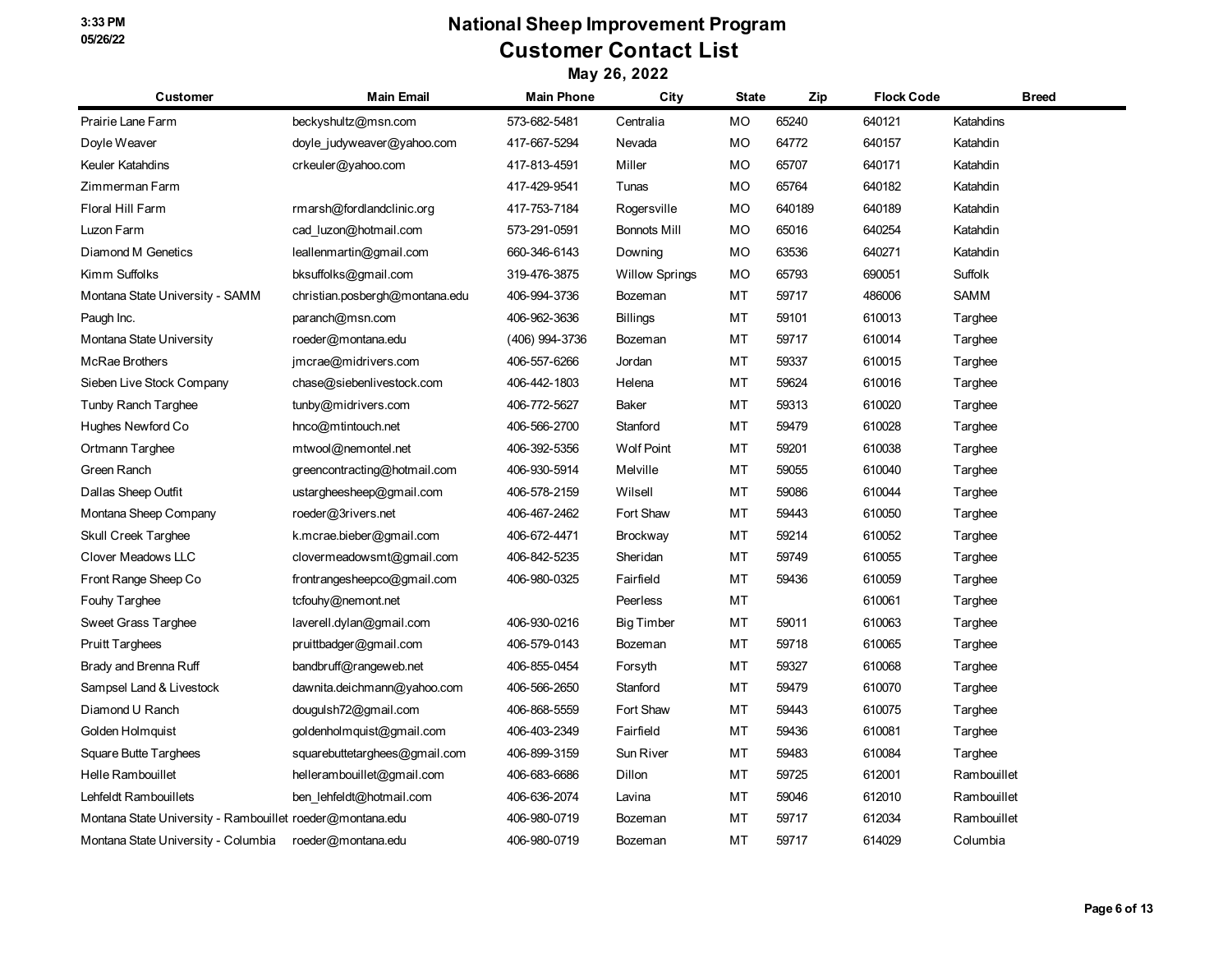| <b>Customer</b>                                           | <b>Main Email</b>                | <b>Main Phone</b>             | City                  | State     | Zip        | <b>Flock Code</b> | <b>Breed</b>    |
|-----------------------------------------------------------|----------------------------------|-------------------------------|-----------------------|-----------|------------|-------------------|-----------------|
| <b>Blackman Columbias</b>                                 | rainablackman.kma.1967@gmail.com |                               | <b>Wolf Creek</b>     | MT        | 59648      | 614030            | Columbias       |
| Cascade Colony                                            | paulisheep@gmail.com             | 406-264-5364 ext 20 Sun River |                       | MT        | 59483      | 620137            | Polypay         |
| Echo Lea Smith Farms                                      | maceimmi6@yahoo.com              | 616-902-2773                  | Lyons                 | МT        | 48851      | 620167            | Polypay         |
| Molzahn Ranch                                             | gunnie.ec@gmail.com              | 406-431-0184                  | <b>Big Timber</b>     | MT        | 59011      | 640251            | Katahdin        |
| Dawe Suffolks                                             | krdawe@itstriangle.com           | 406-930-0002                  | <b>Big Timber</b>     | MT        | 59011      | 690139            | Suffolk         |
| Big Sky Suffolk                                           | stenberg@blackfoot.net           | 406-207-7674                  | St. Ignatius          | МT        | 59865      | 690158            | Suffolk         |
| <b>Back Creek Angus LLC</b>                               | robinbackcreek@att.net           | 704-880-3572                  | Mt. Ulla              | <b>NC</b> | 28125      | 640170            | Katahdin        |
| Montgomery Sheep Farm                                     | joel.olsen@o2emc.com             | 704-490-9696                  | Cornelius             | <b>NC</b> | 28031      | 640215            |                 |
| LeeDer Farms                                              | ljholcomb2583@gmail.com          | 704-657-0742                  | Hiddenite             | <b>NC</b> | 28636      | 640218            | Katahdin        |
| North Carolina State University Katahdi arweave3@ncsu.edu |                                  | 989-708-2557                  | Raleigh               | NC        | 27695      | 640238            | Katahdin        |
| North Carolina State University Dorsets arweave3@ncsu.edu |                                  | 989-708-7621                  | Raleigh               | ΝC        | 27695      | 696055            | Dorset          |
| Hettinger Research Extension Center                       | christopher.schauer@ndsu.edu     | 701-567-4323                  | Hettinger             | ND        | 58639      | 614026            | Columbia        |
| Schauer Sheep Company                                     | chris schauer@yahoo.com          | 701-567-5374                  | Hettinger             | ND        | 58639      | 620102            | Polypay         |
| <b>BLY Farms</b>                                          | blychristopher@yahoo.com         | 701-705-2006                  | Flaxton               | <b>ND</b> | 58737      | 620148            | Polypay         |
| Dagley Ranch Suffolks                                     | jjdagley@gmail.com               | 701-516-6693                  | New Salem             | <b>ND</b> | 58563      | 690136            | Suffolk         |
| Roselawn Legacy Hampshires                                | bppfarm@hotmail.com              | 701-220-2756                  | <b>Bismarck</b>       | <b>ND</b> | 58504      | 693038            | Hampshires      |
| PR Performance Dorsets                                    | curtssheep@gmail.com             | 701-222-0148                  | <b>Bismarck</b>       | <b>ND</b> | 58503      | 696021            | <b>Dorsets</b>  |
| <b>USDA ARS MARC Polypays</b>                             | mark.hoogendoorn@usda.gov        | 402-762-4177                  | Clay Center           | NE        | 68933      | 620165            | Polypay         |
| Nemaha Hill Farm                                          | lori.french@nemahahill.com       | 402-217-6217                  | Ceresco               | <b>NE</b> | 68017      | 640076            | Katahdin        |
| USDA ARS USMARC                                           | tom.murphy@usda.gov              | 402-762-4177                  | Clay Center           | <b>NE</b> | 68933      | 640213            | Katahdin        |
| <b>USDA ARS MARC Suffolks</b>                             | mark.hoogendoorn@usda.gov        | 402-762-4177                  | Clay Center           | <b>NE</b> | 68933      | 690159            | <b>Suffolks</b> |
| University of Nebraska-Lincoln                            | ron.lewis@unl.edu                | 540-239-0679                  | Lincoln               | <b>NE</b> | 68588-0439 |                   |                 |
| Ramblin Vewe Farm Trust Targhee                           | ramblinvewejkeyser@metrocast.net | 603-581-3416                  | Gilford               | <b>NH</b> | 03249      | 610001            | Targhee         |
| Charmingfare Farm, Inc.                                   | john@charmingfare.com            | 603-483-5623                  | Candia                | <b>NH</b> | 03034      | 640129            | Katahdin        |
| Ramblin Vewe Farm Trust Suffolk                           | ramblinvewejkeyser@metrocast.net | 603-581-3416                  | Gilford               | NΗ        | 03249      | 690002            | Suffolk         |
| Johnson and Kopp Suffolk                                  | sunnyfieldsfarm.info@gmail.com   | 603-933-3826                  | Peterborough          | NΗ        | 03458      | 690157            | Suffolk         |
| Johnson and Kopp Dorsets                                  | sunnyfieldfarm.info@gmail.com    | 603-933-9826                  | Peterborough          | NH        | 03458      | 696052            | Dorset          |
| Mariposa Farm                                             | beckiehotz@gmail.com             | 908-996-0854                  | Frenchtown            | ΝJ        | 08825      | 640272            | Katahdin        |
| Turkey Feather Farm                                       | plsinatra@gmail.com              | 518-231-6992                  | <b>Sharon Springs</b> | NY        | 13459      | 620146            | Polypay         |
| Crow Creek Family Farm                                    | swartzc340@gmail.com             | 716-812-2266                  | Attica                | NY        | 14011      | 620162            | Polypay         |
| Gibraltar Farm                                            | farmer@gibraltarfarm.com         | 315-291-0003                  | N Brookfield          | NΥ        | 13418      | 640155            | Katahdin        |
| Dream Meadows LLC                                         | weikerbs@cobleskill.edu          | 717-253-2043                  | Cooperstown           | NY        | 13326      | 640241            | Katahdin        |
| Barred Owl Brook Farm                                     | barredowlbrook@gmail.com         | 574-536-9365                  | Essex                 | NY        | 12936      | 640257            | Katahdin        |
| <b>Merrill Creek Farms</b>                                | dburnham1424@gmail.com           | 315-854-0422                  | Richville             | <b>NY</b> | 13681      | 640260            | Katahdin        |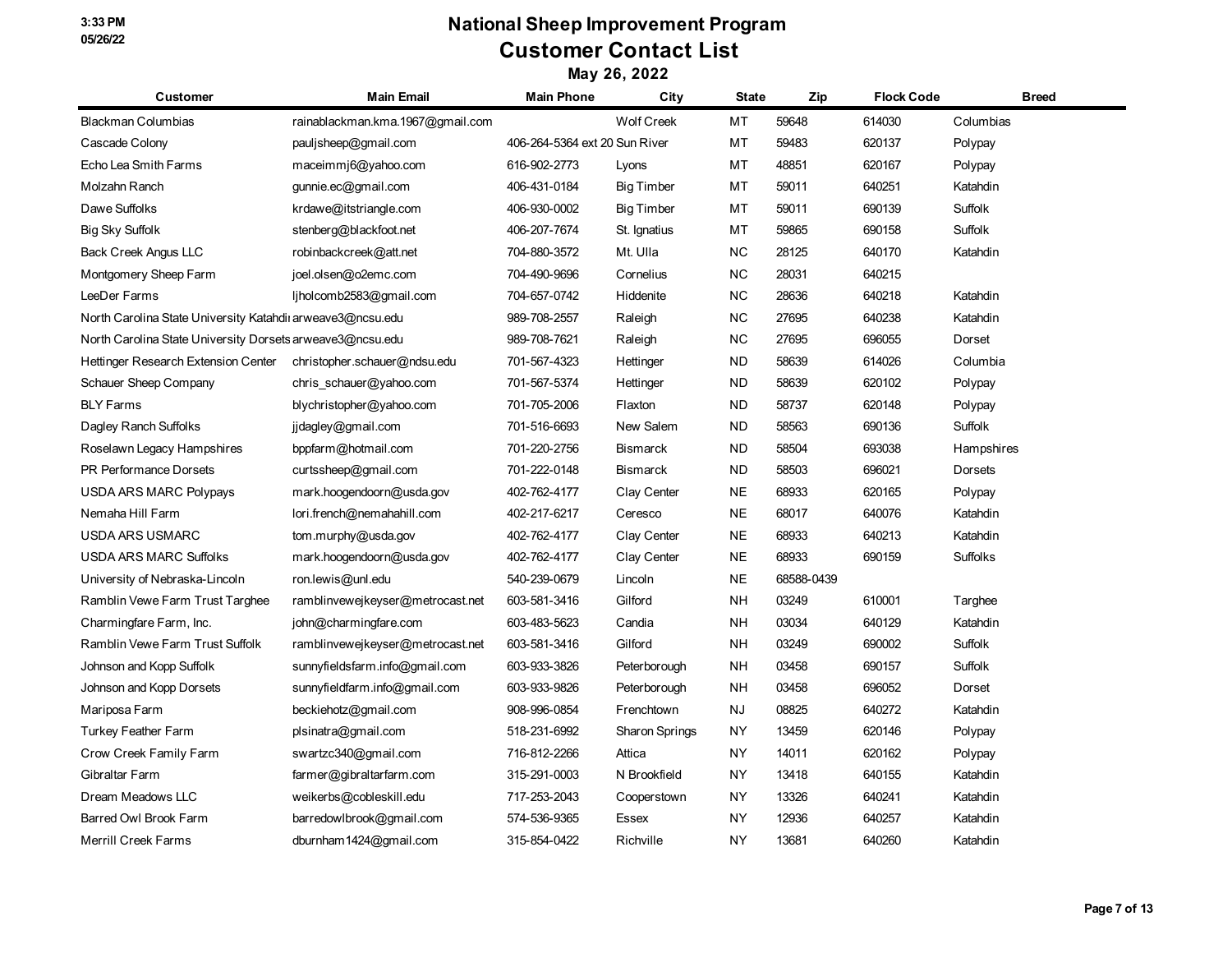| <b>Customer</b>                                                      | <b>Main Email</b>              | <b>Main Phone</b> | City                   | <b>State</b> | Zip   | <b>Flock Code</b> | <b>Breed</b>         |
|----------------------------------------------------------------------|--------------------------------|-------------------|------------------------|--------------|-------|-------------------|----------------------|
| Full Moon Flock and Stock                                            | aliciajonedrow@gmail.com       | 585-506-5321      | <b>Clifton Springs</b> | NY.          | 14432 | 696044            | Dorset and cross     |
| Maplegrove White Dorpers                                             | bpvolsteele@gmail.com          | 740-501-9548      | Howard                 | OH           | 43028 | 476029            | <b>White Dorpers</b> |
| Valley View Farm                                                     | valleyviewfarm6@gmail.com      | 419-212-4600      | Edgerton               | OH           | 43517 | 612017            | Rambouillet          |
| Lambshire Polypays                                                   | jinfo@lambshirepolypays.com    | 330-749-9053      | Shreve                 | OH           | 44676 | 620062            | Polypay              |
| DB Farms                                                             | mcdowedd@gmail.com             | 330-347-6033      | Wooster                | OH           | 44691 | 620092            | Polypay              |
| Robert Hastings                                                      | rhas@sssnet.com                | 330-264-9065      | Wooster                | OH           | 44691 | 620127            | Polypay              |
| PH Farms-Finn                                                        | drhunter@nktelco.net           | 937-726-0174      | Ft. Loramie            | OH           | 45845 | 624003            | Finnsheep            |
| Campbell Farms - Lincolns                                            | campbell.1279@osu.edu          | 740-434-3252      | Waterford              | OH           | 45786 | 629003            | Lincoln              |
| Moonstruck Farm Icelandics                                           | hettick1@yahoo.com             | 330-391-1584      | Creston                | OH           | 44217 | 629504            | Icelandic            |
| Misty Oaks Farm                                                      | kathy.bielek@gmail.com         | 330-264-5281      | Wooster                | OH           | 44691 | 640019            | Katahdin             |
| Ohio ARDC                                                            | payne.252@osu.edu              | 740-286-3803      | Jackson                | OH           | 45640 | 640120            | Katahdin             |
| Old Slate Farm                                                       | oldslatefarm@gmail.com         | 614-330-5905      | Mt. Vernon             | OH           | 43050 | 640180            | Katahdin             |
| Eric Voress Katahdin                                                 | ekvoress@embarqmail.com        | 937-498-4375      | Sidney                 | OH           | 45365 | 640196            | Katahdin             |
| <b>Buckeye Acres</b>                                                 | roncyoung@gmail.com            | 419-203-6389      | Van Wert               | OH           | 45891 | 640205            | Katahdin             |
| Litzenberg Farms                                                     | litzenbergfarms@gmail.com      | 740-504-7477      | Centerburg             | OH           | 43011 | 640235            | Katahdin             |
| 606 Family Farm Co.                                                  | Ryan@treecraftfurniture.com    | 330-763-0195      | Fredricksburg          | OH           | 44627 | 640247            | Katahdins            |
| Circle B Farm                                                        | circlebfarm2012@frontier.com   | 740-758-5422      | Quaker City            | OH           | 43773 | 640252            | Katahdin             |
| Ulry Farms LLC                                                       | ulry.6@osu.edu                 | 614-361-0884      | Johnstown              | OH           | 43031 | 640262            | Katahdin             |
| Maierle Sheep Company                                                | clm6630@psu.edu                | 740-877-5529      | Jacksontown            | OH           | 43030 | 640277            | Katahdin             |
| Melwood Farm                                                         | crystalcriswell@protonmail.com | 304-654-3977      | Crown City             | OH           | 45623 | 643003            | St. Croix            |
| <b>Bunker Hill Farms</b>                                             | bunkerhillfarm@gmail.com       | 937-585-6626      | DeGraff                | OH           | 43318 | 690007            | Suffolk              |
| PH Farms-Suffolk                                                     | drhunter@nktelco.net           | 937-726-0174      | Ft. Loramie            | OH           | 45845 | 690114            | Suffolk              |
| Begg Suffolks                                                        | $tom$ begg@aol.com             | 419-348-3190      | Findlay                | OH           | 45840 | 690117            | Suffolk              |
| <b>Eric Voress Suffolks</b>                                          | ekvoress@embarqmail.com        | 937-498-4375      | Sidney                 | OH           | 45365 | 690150            | Suffolk              |
| Peth's Family Farm Registered Suffolk jeremy@pethslandscapinginc.com |                                | 440-567-6523      | Medina                 | OH           | 44256 | 690153            | Suffolk              |
| PH Farms-Dorset                                                      | drhunter@nktelco.net           | 937-726-0174      | Ft. Loramie            | OH           | 45845 | 696035            | Dorset               |
| The Ray Family Farm                                                  | therayfamilyfarm@yahoo.com     | 740-638-5270      | Cumberland             | OH           | 43732 | 696047            | Dorset               |
| Campbell Farms-Texel                                                 | campbell.1279@osu.edu          | 740-434-3252      | Waterford              | OH           | 45786 | 697013            | Texel                |
| Eric Voress Texels                                                   | ekvoress@embarqmail.com        | 937-498-4375      | Sidney                 | OH           | 45365 | 697015            | Suffolk              |
| Moonstruck Farm Texel                                                | hettick1@yahoo.com             | 330-391-1584      | Creston                | OH           | 44217 | 697017            | Texel                |
| Wall Dorsets & Rambouillets                                          | cethanwall@gmail.com           | 405-334-3950      | Perkins                | OK           | 74059 | 612039            | Rambouillets         |
| Cornerstone Free Range Pastures                                      | lawrence.jml@gmail.com         | 515-971-2900      | Yale                   | OK           | 74085 | 640279            | Katahdin             |
| T & E Farms                                                          | bc3 farmgirl22@yahoo.com       | 918-801-8387      | Fairland               | OK           | 74343 | 644004            | Royal White          |
| <b>Wall Dorsets</b>                                                  | cethanwall@gmail.com           | 405-334-3950      | Perkins                | OK           | 74059 | 696046            | Dorset               |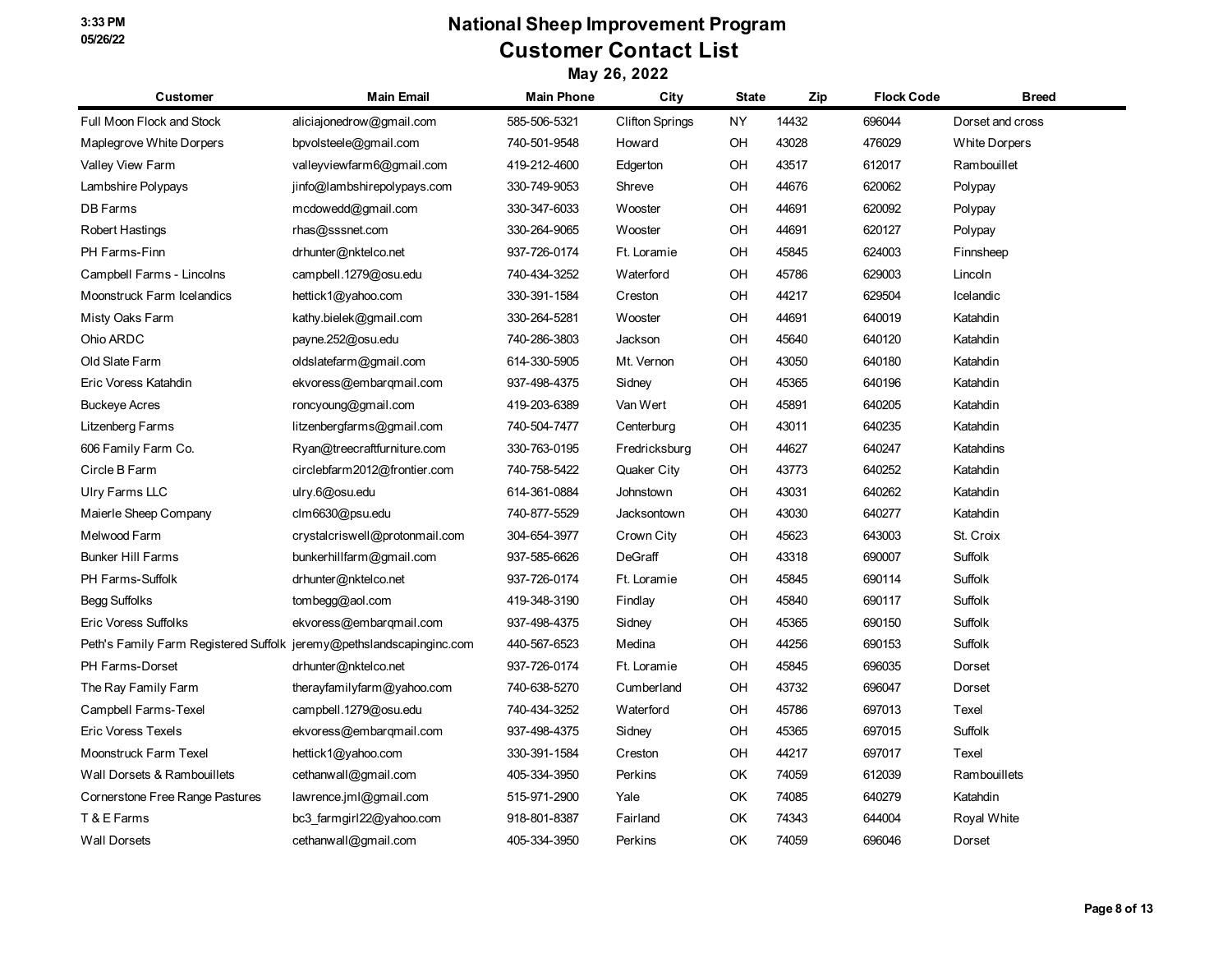| Customer                        | <b>Main Email</b>             | <b>Main Phone</b> | City                | <b>State</b> | Zip   | <b>Flock Code</b> | <b>Breed</b>         |
|---------------------------------|-------------------------------|-------------------|---------------------|--------------|-------|-------------------|----------------------|
| Parker Agriculture Ltd          | parkeragriculture@gmail.com   | 204-730-0597      | Markdale            | ON           |       | 695016            | Shropshire           |
| Lewis White Dorpers             | lambchop@whitedorper.com      | 541-591-2510      | Bonanza             | <b>OR</b>    | 97623 | ------------      | <b>White Dorper</b>  |
| Modoc Targhee/Basin View Ranch  | modoctarghee@cot.net          | 530-667-2594      | Malin               | <b>OR</b>    | 97632 | 610002            | Targhee              |
| Oregon State University         | mary.smallman@oregonstate.edu | 541-231-4299      | Corvallis           | <b>OR</b>    | 97331 | 620158            | Polypay              |
| Beachy Lincolns                 | bryanbeachy@ymail.com         | 503-400-1467      | Jefferson           | <b>OR</b>    | 97352 | 629004            | Lincoln              |
| <b>KRK Katahdins</b>            | krkenagy@hotmail.com          | 503-351-6978      | Hubbard             | <b>OR</b>    | 97032 | 640068            | Katahdin             |
| B & C Sheep                     | bandcsheep@gmail.com          | 503-307-0573      | Hermiston           | <b>OR</b>    | 97838 | 690151            | Suffolk              |
| Glenbrook Farms White Dorpers   | noltmat@yahoo.com             | 717-419-1980      | Leola               | PA           | 17540 | 476025            | <b>White Dorpers</b> |
| Southview Station - Corriedales | southviewstation@outlook.com  | 585-261-5434      | Athens              | PA           | 18810 | 613001            | Corriedales          |
| Glenbrook Farm                  | noltmat@yahoo.com             | 717-419-1980      | Leola               | PA           | 17540 | 640105            | Katahdins            |
| LC Ranch                        | lcranch@emypeople.net         | 814-505-5143      | Union City          | <b>PA</b>    | 16438 | 640113            | Katahdin             |
| Ewe Lamb Right                  | danlturner44@gmail.com        | 717-532-2435      | Shippensburg        | PA           | 17257 | 640156            | Katahdin             |
| Lauden Acres                    | marshallkoppenhaver@gmail.com | 570-850-7112      | Dalmatia            | PA           | 17017 | 640198            | Katahdin             |
| Phillips Family Katahdins       | phillipsfamkats@aol.com       | 724-809-1821      | Washington          | PA           | 15301 | 640210            | Katahdins            |
| Sunset Acre Katahdins LLC       | smw@abcmailbox.net            | 717-445-6020      | Ephrata             | PA           | 17522 | 640234            | Katahdin             |
| Big Tom's Con-O-Creek Farm      | twperkins1@yahoo.com          | 724-480-5187      | Fombell             | <b>PA</b>    | 16123 | 640249            | Katahdin             |
| Jacob's Valley Farm             | jacvalfarms@gmail.com         | 717-316-9250      | Hanover             | PA           | 17331 | 640270            | Katahdin             |
| Maple Hollow Farm               | maplehollow@embarqmail.com    | 814-979-2250      | Manns Choice        | PA           | 15550 | 696026            | Dorset               |
| K Bar K Farm                    | info@kbarkfarm.com            | 814-669-1374      | Petersburg          | PA           | 16669 | 696099            | Dorset               |
| Glenbrook Farm Texel            | noltmat@yahoo.com             | 717-419-1980      | Leola               | PA           | 17540 | 697012            | Texel                |
| Southview Station- Texels       | southviewstation@outlook.com  | 585-261-5434      | Athens              | PA           | 18810 | 697014            | Texel                |
| Univer. of Rhode Island         | rachael demers@uri.edu        | 401-874-4183      | Kingstown           | RI           | 02881 | 696036            | Dorset               |
| Mile Creek                      | joelcgalloway@aol.com         | 864-506-1359      | Pickens             | <b>SC</b>    | 29671 | 640230            | Katahdin             |
| Kitzan Sheep-SAMM               | shepherd@kitzansheep.com      | 605-257-2105      | Nisland             | <b>SD</b>    | 57762 | 486001            | <b>SAMM</b>          |
| <b>JHK Sheep-SAMM</b>           | heather@kitzansheep.com       | 605-257-2857      | Nisland             | <b>SD</b>    | 57762 | 486003            | SAMM                 |
| Kopren Targhee                  | wkopren@live.com              | 605-545-0842      | Bison               | <b>SD</b>    | 57620 | 610058            | Targhee              |
| Kilber Family Targhees          | skilber@valleytel.net         | 605-380-5262      | Ipswich             | SD           | 57451 | 610067            | Targhees             |
| <b>LM Livestock</b>             | Imsurber@gmail.com            | 406-581-7772      | Newell              | <b>SD</b>    | 57760 | 610074            | Targhee              |
| Coyote Creek Targhees           | dbasel@gwtc.net               | 605-985-5205      | <b>Union Center</b> | <b>SD</b>    | 57787 | 610076            | Targhee              |
| Collin Kessler                  | cwkesslerranch@gmail.com      | 605-216-5144      | Wetonka             | SD           | 57481 | 610080            | Targhee              |
| Chapman Rambouillets            | beauchapman@sdplains.com      | 605-244-7166      | Bison               | SD           | 57620 | 612011            | Rambouillets         |
| Rocky Hill Rambouillet          | johnerk@hotmail.com           | 605-490-9506      | Newell              | <b>SD</b>    | 57760 | 612012            | Rambouillet          |
| Kopren Rambouillet              | wkopren@live.com              | 605-244-7107      | Bison               | <b>SD</b>    | 57620 | 612016            | Rambouillet          |
| Erk Bros.                       | erk ranch@sdplains.com        | 605-456-2709      | Newell              | <b>SD</b>    | 57760 | 612018            | Rambouillet          |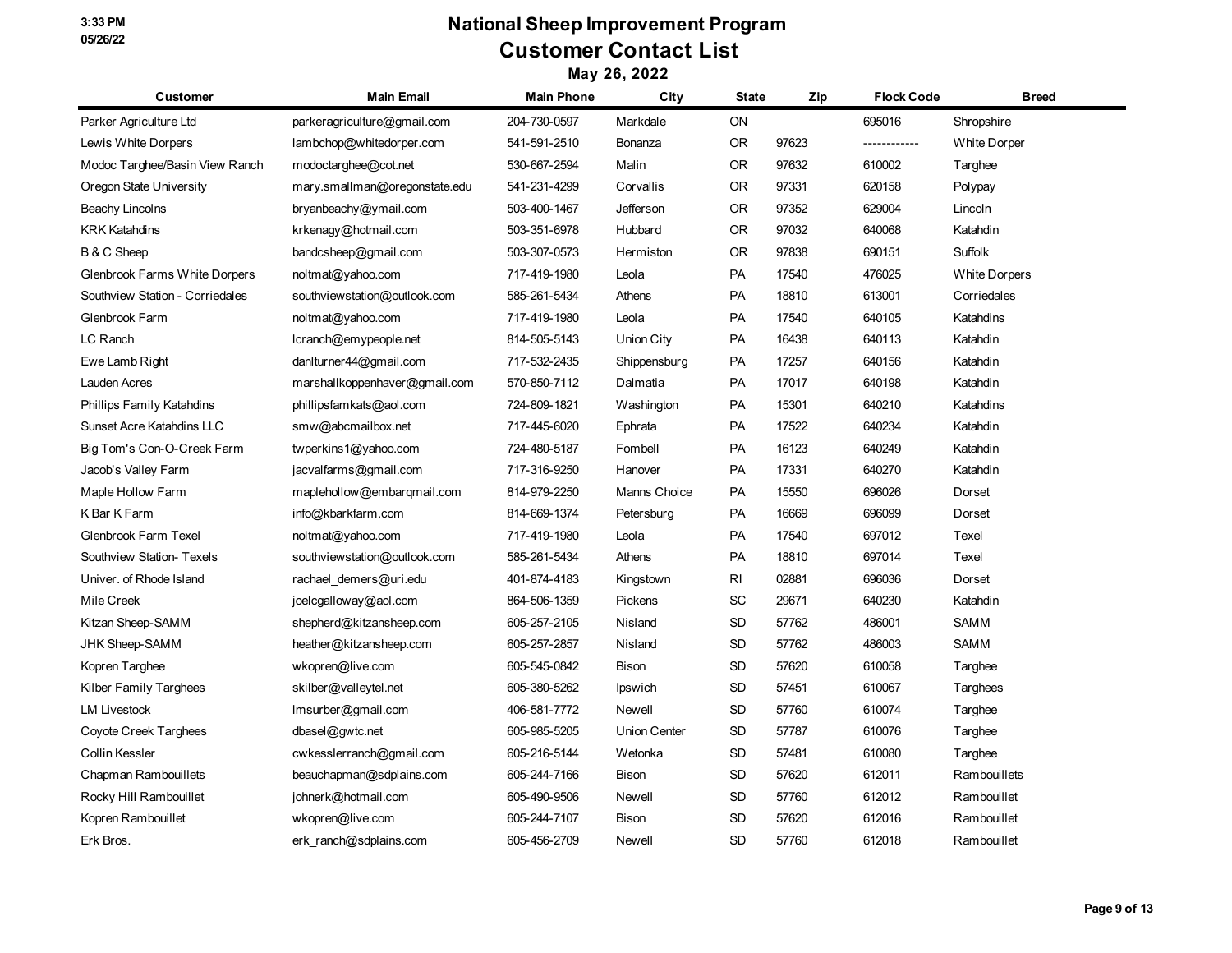| <b>Customer</b>                      | <b>Main Email</b>               | <b>Main Phone</b> | City               | <b>State</b> | Zip        | <b>Flock Code</b> | <b>Breed</b>        |
|--------------------------------------|---------------------------------|-------------------|--------------------|--------------|------------|-------------------|---------------------|
| Flying O Sheep                       | eatsdlamb@gmail.com             | 605-569-0224      | Newell             | SD           | 57760      | 612019            | Rambouillet         |
| Hanssen Polypay                      | rjhanssen@triotel.net           | 605-449-4659      | Emery              | SD           | 57332      | 620117            | Polypay             |
| Shady Lane Farms                     | nljessen87@gmail.com            | 605-460-1932      | Redfield           | SD           | 57469      | 620131            | Polypay             |
| Hoiten Polypays                      | hoitens@goldenwest.net          | 605-363-3211      | Montrose           | SD           | 57048      | 620132            | Polypay             |
| Cassady Polypays                     | jpcassad@gmail.com              | 605-651-7034      | <b>Brookings</b>   | SD           | 57006      | 620150            | Polypay             |
| Nick & Jessica Berndt                | eversogoats@hotmail.com         | 605-204-0489      | Herreid            | SD           | 57632      | 633011            | <b>Boer Goats</b>   |
| <b>Sturdy Post Ranch</b>             | justinf@millbornseeds.com       | 605-690-3309      | Ward               | SD           | 57026      | 640227            | Katahdin            |
| Kitzan Sheep-Suffolk                 | shepherd@kitzansheep.com        | 605-257-2105      | Nisland            | SD           | 57762      | 690104            | <b>Suffolk</b>      |
| Kopren Suffolk                       | wkopren@live.com                | 605-545-0842      | Bison              | SD           | 57620      | 690115            | Suffolk             |
| <b>JHK Sheep-Suffolks</b>            | heather@kitzansheep.com         | 605-257-2857      | Nisland            | SD           | 57762      | 690130            | <b>Suffolk</b>      |
| <b>Braasch Land and Livestock</b>    | fleckcraig@yahoo.com            | 814-441-0980      | <b>Brookings</b>   | SD           | 57006      | 690155            | Suffolk/Montadales  |
| SDSU                                 | karolynn.marsan@sdstate.edu     | 605-693-3808      | <b>Brookings</b>   | SD           | 51006      | 693006            | Hampshire           |
| Chapman Hampshires                   | beauchapman@sdplains.com        | 605-244-7166      | Bison              | SD           | 57620      | 693012            | Hampshire           |
| Tennessee Tech University            | ahouser@tntech.edu              | 931-267-1802      | Cookeville         | TN           | 38505      | 476027            | <b>White Dorper</b> |
| Rock Solid Ranch                     | ahouser@tntech.edu              | 931-267-1802      | Pikeville          | <b>TN</b>    | 37367      | 476028            | <b>White Dorper</b> |
| <b>West Fork Farms</b>               | robert.walker@westforkfarms.com | 931-510-1322      | Alpine             | <b>TN</b>    | 38543      | 640104            | Katahdin            |
| Round House Farm                     | roundhousefarm@yahoo.com        | 606-269-6114      | Speedwell          | TN           | 37870      | 640211            | Katahdin            |
| Cedar Creek Farm                     | mstumpff@yahoo.com              | 423-505-4274      | Georgetown         | TN           | 37336-6441 | 640221            | Katahdin            |
| <b>BERG Livestock</b>                | brad.buttrey@gmail.com          | 931-212-3322      | Martin             | <b>TN</b>    | 38237      | 640223            | Katahdin            |
| Wild Rose Farm                       | wildrosekatahdins@gmail.com     | 931-510-1744      | Sparta             | <b>TN</b>    | 38583      | 640237            | Katahdin            |
| <b>Strong Stock</b>                  | davidpittenger@gmail.com        | 865-207-3413      | Knoxville          | ΤN           | 37914      | 640240            | Katahdin            |
| Cross Roads Farm                     | tommbrady4@gmail.com            | 931-580-3631      | <b>Bell Buckle</b> | TN           | 37020      | 640245            | Katahdin            |
| Cloud Nine Farm                      | jgrillo@CMGFI.com               | 276-210-7264      | Telford            | TN           | 37690      | 640264            | Katahdin            |
| Hay Ewe Ranch - Dorpers              | operations@hayeweranch.com      | 254-640-2967      | Gatesville         | TX           | 76528      | 406033            | Dorpers             |
| 3F Ranch                             | michael@3franch.com             | 817-307-5847      | Henrietta          | TX           | 76365      | 476031            | <b>White Dorper</b> |
| Blackland Sheep Station White Dorper | cdruenmiller@gmail.com          | 979-204-4443      | Priddy             | TX           | 76870      | 476032            | <b>White Dorper</b> |
| Lazy A Stock Farm                    | rocky@lazyastockfarm.com        | 806-679-4458      | Amarillo           | TX           | 79118      | 476033            | <b>White Dorper</b> |
| Hay Ewe Ranch - White Dorpers        | operations@hayeweranch.com      | 254-640-2967      | Gatesville         | TX           | 76528      | 476034            | <b>White Dorper</b> |
| Texas A&M                            | reid.redden@ag.tamu.edu         | 325-387-3168      | Sonora             | ТX           | 76950      | 612020            | Rambouillet         |
| <b>Reid Redden</b>                   | reid redden@yahoo.com           | 830-591-3213      | San Angelo         | TX           | 76904      | 612028            | Rambouillet         |
| HF4 Ranch                            | hf4ranch@gmail.com              | 325-226-4903      | Sanora             | TX           | 76950      | 612029            | Rambouillet         |
| Pfluger Hill Country Ranch Co., LLC  | repfluger@msn.com               | 325-656-5132      | San Angelo         | TX           | 76901      | 612032            | Rambouillet         |
| Hillingdon Ranch                     | gileslivestock@hotmail.com      | 254-592-3746      | Comfort            | TX           | 78013      | 612035            | Rambouillet         |
| Neely Ranch                          | jprestonneely@gmail.com         | 210-859-4470      | Sonora             | TX           | 76950      | 612036            | Rambouillet         |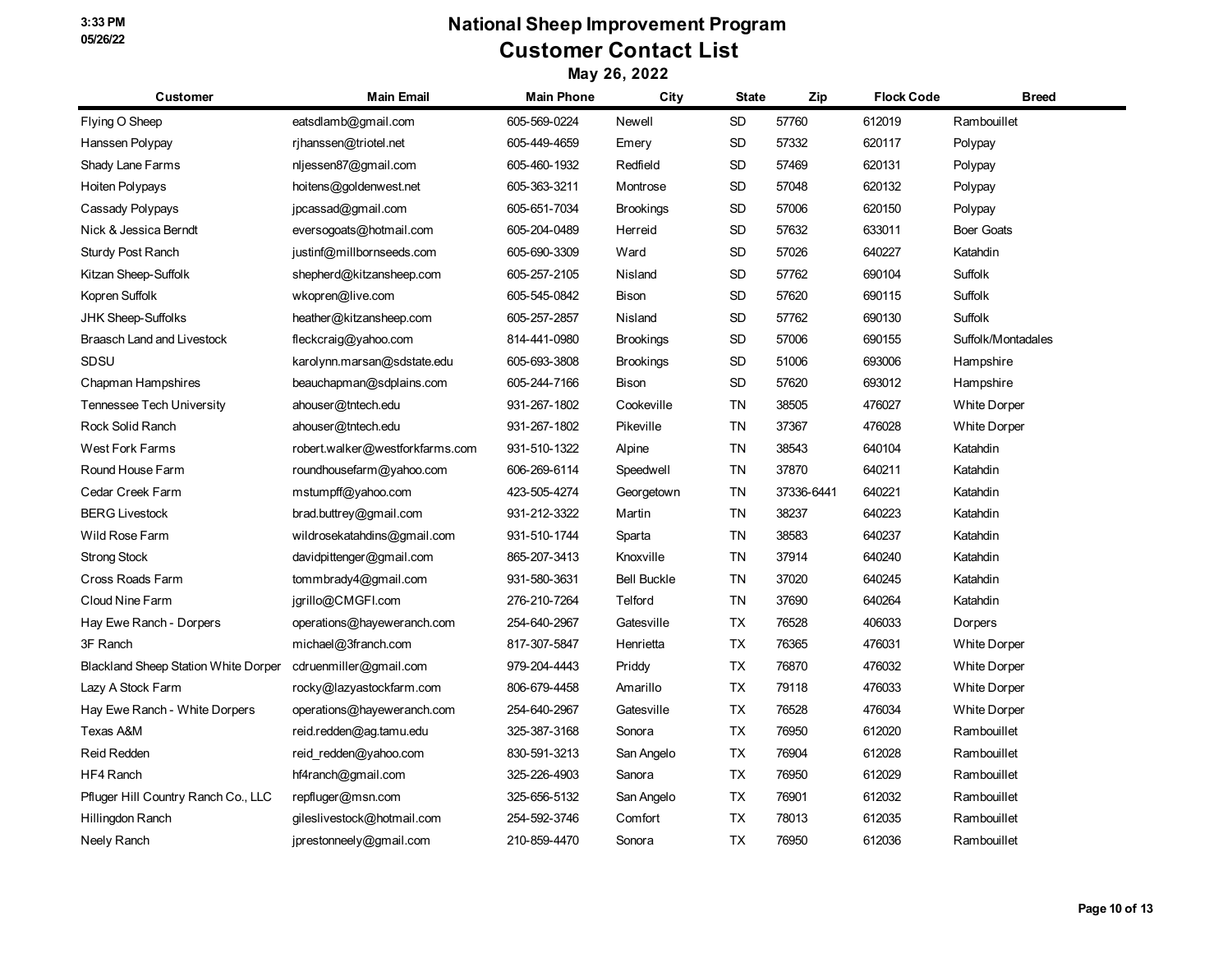| <b>Customer</b>                            | <b>Main Email</b>                  | <b>Main Phone</b> | City                 | <b>State</b> | Zip   | <b>Flock Code</b> | <b>Breed</b>          |
|--------------------------------------------|------------------------------------|-------------------|----------------------|--------------|-------|-------------------|-----------------------|
| Kott Ranch                                 | russellkott@gmail.com              | 830-683-7059      | Fredericksburg       | TX           | 78624 | 612037            | Rambouillet           |
| <b>Trinity River Katahdin</b>              | nakrueger@gmail.com                | 979-324-1160      | Centerville          | <b>TX</b>    | 75833 | 640168            | Katahdin              |
| Byrns Ranch                                | stevebyrns74@gmail.com             | 325-234-4724      | San Angelo           | TX           | 76904 | 640185            | Katahdin              |
| <b>BTX Bluestem Farm</b>                   | judy@bluestemtex.com               | 817-584-4355      | Weatherford          | TX           | 76085 | 640216            |                       |
| <b>NP Ranch</b>                            | marti9683@aol.com                  | 405-819-9552      | Sanger               | TX           | 76266 | 640217            | Katahdin              |
| <b>Blackland Sheep Station Katahdin</b>    | cdruenmiller@gmail.com             | 979-204-4443      | Priddy               | TX           | 76870 | 640248            | Katahdin              |
| <b>Spraberry Acres</b>                     | cspraberry@yahoo.com               | 469-576-7620      | Royse City           | TX           | 75189 | 640258            | Katahdin              |
| <b>HSC Farms</b>                           | hscfarms@gmail.com                 | 936-520-2689      | Livingston           | TX           | 77351 | 640267            | Katahdin              |
| The Awesome Ranch                          | steueras@gmail.com                 | 269-352-5670      | Canyon               | <b>TX</b>    | 79015 | 640269            | Katahdin              |
| Hay Ewe Ranch - Katahdins                  | operations@hayeweranch.com         | 254-640-2967      | Gatesville           | <b>TX</b>    | 76528 | 640275            | Katahdin              |
| <b>Driller Livestock</b>                   | cdruenmiller@gmail.com             | 979-204-4443      | Fredericksburg       | ТX           | 78624 | 643002            | St. Croix             |
| <b>Blackland Sheep Station Royal White</b> | cdruenmiller@gmail.com             | 979-204-4443      | Priddy               | <b>TX</b>    | 76870 | 644005            | Royal White           |
| Legacy Sheep Co.                           | kristan@gossner.com                | 435-770-5050      | Lewiston             | UT           | 84320 | 612015            | Rambouillet           |
| <b>Blonquist Bros Rambouillet</b>          | jblonquist@allwest.net             | 435-640-8076      | Coalville            | UT           | 84017 | 612040            | Rambouillet           |
| Blonquist Bros.                            | jblonquist@allwest.net             | 435-640-8076      | Coalville            | UT           | 84017 | 690128            | Suffolk               |
| Robbins Brothers Hampshires                | jessg.robbins@gmail.com            | 949-382-8992      | Santaquin            | UT           | 84655 | 693023            | Hampshire             |
| Shepherd's Haven Farm Polypays             | shepherdshaven47@gmail.com         | 540-461-1083      | Raphine              | VA           | 24472 | 620138            | Polypay               |
| Triple L Farms                             | lweeks@lumos.net                   | 540-943-2346      | Waynesboro           | VA           | 22980 | 640044            | Katahdin              |
| Rolling Spring Farm                        | Irite@vt.edu                       |                   | Glade Spring         | VA           | 24340 | 640045            | Katahdin              |
| Virginia Polytech-Katahdin                 | Irite@vt.edu                       | 276-944-2200      | Glade Spring         | VA           | 24340 | 640046            | Katahdin              |
| Beyond Blessed Farm                        | mbfletcher08@gmail.com             | 276-759-4718      | Abingdon             | VA           | 24210 | 640149            | Katahdin              |
| Silver Maple Katahdins                     | silvermaplekatahdin@yahoo.com      | 276-346-7235      | jonesville           | VA           | 24263 | 640169            | Katahdin              |
| Hidden Creek Farm                          | dreayoung@gmail.com                | 301-580-9199      | Delaplane            | VA           | 20144 | 640201            | Katahdin              |
| Gingerich Family Katahdins                 | joe@genterprises.us                | 276-870-9563      | Jonesville           | VA           | 24263 | 640202            | Katahdin              |
| <b>Breezy Knoll Katahdins</b>              | flphill@vt.edu                     | 276-628-4024      | Abingdon             | <b>VA</b>    | 24210 | 640214            | Katahdin              |
| Mad-Kettle Farm                            | madkettlefarm@yahoo.com            | 540-533-8025      | <b>Stephens City</b> | VA           | 22655 | 640219            | Katahdin              |
| Flying Bull Farm                           | debra.waterhouse@me.com            | 703-789-3004      | Berryville           | VA           | 22611 | 640253            | Katahdin              |
| Hazel River Farm                           | barbarafleming@aol.com             | 703-201-8100      | <b>Boston</b>        | VA           | 22713 | 640265            | Katahdin              |
| Mockingbird Hill Katahdins                 | mockingbirdhillkatahdins@gmail.com | 865-585-0372      | Rose Hill            | VA           | 24281 | 640274            | Katahdin              |
| Shepherd's Way Farm                        | shepherdswayfarming@gmail.com      | 276-780-3101      | Glade Spring         | VA           | 24340 | 640276            | Katahdin              |
| Virginia Tech-Suffolk                      | sgreiner@vt.edu                    | 540-231-9159      | Blackburg            | <b>VA</b>    | 24061 | 690073            | Suffolk               |
| Suffangus Farm LLC                         | mswortzel@verizon.net              | 540-280-6974      | Greenville           | VA           | 24440 | 690126            | Suffolk               |
| Virginia Tech-Dorset                       | sgreiner@vt.edu                    | 540-231-9159      | Blacksburg           | VA           | 24061 | 696022            | Dorset                |
| <b>Wilfong Dorsets</b>                     | wilfongdorsets@hotmail.com         | 304-268-2295      | Warm Springs         | VA           | 24484 | 696057            | <b>Polled Dorsets</b> |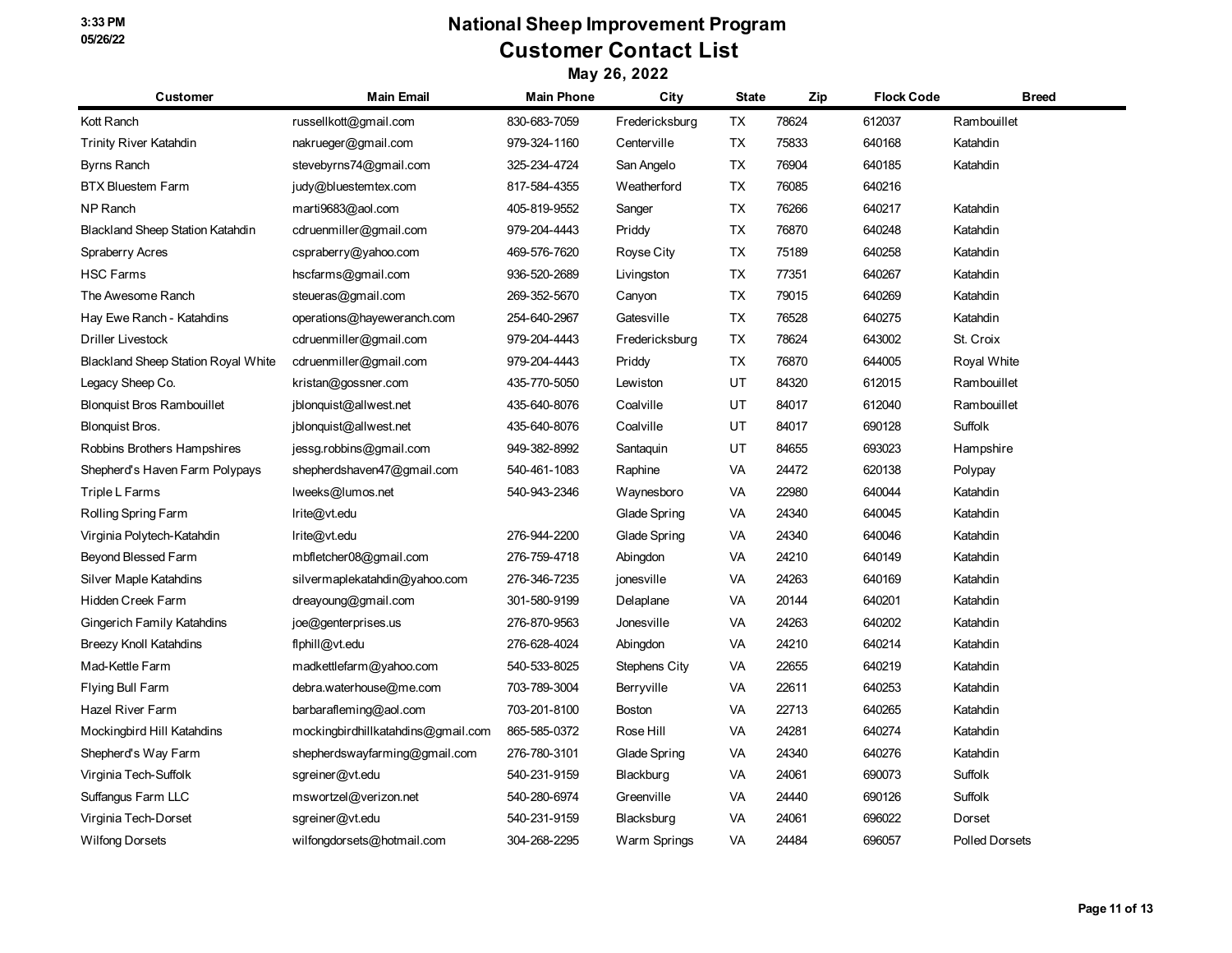| <b>Customer</b>                                               | <b>Main Email</b>                 | <b>Main Phone</b> | City               | <b>State</b> | Zip   | <b>Flock Code</b> | <b>Breed</b>            |
|---------------------------------------------------------------|-----------------------------------|-------------------|--------------------|--------------|-------|-------------------|-------------------------|
| Yankee Rock Farm, LLC Finn                                    | yankeerockfarm@gmail.com          | 781-264-0460      | Orwell             | VT           | 05760 | 624006            | Finn                    |
| Yankee Rock Farm, LLC Border Leicest vankeerockfarm@gmail.com |                                   | 781-264-0430      | Orwell             | VT           | 05760 | 628006            | <b>Border Leicester</b> |
| Studio Hill LLC                                               | miranda@studiohill.farm           | 401-578-6456      | Shaftsbury         | VT           | 05262 | 640236            | Katahdin                |
| Shear Vista Polypays                                          | ljr2057@gmail.com                 | 509-995-3256      | Nine Mile Falls    | <b>WA</b>    | 99026 | 620113            | Polypay                 |
| Canfield Farms                                                | michelle@canfieldfarms.com        | 360-770-0615      | Snohomish          | <b>WA</b>    | 98290 | 640075            | Katahdin                |
| <b>Summit Farms</b>                                           | hairsheep@live.com                | 509-688-5168      | Creston            | <b>WA</b>    | 99117 | 643001            | St. Croix               |
| Banner Butte Sheep Farm                                       | bannerbuttelambs@gmail.com        | 971-220-1200      | Pullman            | WA           | 99163 | 690135            | Suffolk                 |
| Lamont Lamb Company                                           | cswannack96@gmail.com             | 509-499-9769      | Lacey              | <b>WA</b>    | 98513 | 690156            | Suffolk                 |
| UW-Madison Targhee Sheep Unit                                 | toddtaylor@wiscmail.wisc.edu      | 608-846-5858      | Arlington          | WI           | 53911 | 610006            | Targhee                 |
| A & J Nevens Livestock                                        | aandinevenslivestock@frontier.com | 608-592-7842      | Lodi               | WI           | 53555 | 610049            | Targhee                 |
| <b>JAM Targhees</b>                                           | taylorsheep@yahoo.com             | 608-332-4914      | Arlington          | WI           | 53911 | 610082            | Targhee                 |
| UW-Madison Rambouillet Sheep Unit                             | toddtaylor@wiscmail.wisc.edu      | 608-846-5858      | Arlington          | WI           | 53911 | 612002            | Rambouillet             |
| <b>Tailwind Farm</b>                                          | Tailwindfarm@gmail.com            | 608-751-2963      | Beloit             | WI           | 53551 | 612033            | Rambouillet             |
| UW-Madison Polypay Sheep Unit                                 | toddtaylor@wiscmail.wisc.edu      | 608-846-5858      | Arlington          | WI           | 53911 | 620078            | Polypay                 |
| Hausser Polypays                                              | d.mhausser@gmail.com              | 262-495-2692      | Eagle              | WI           | 53119 | 620096            | Polypay                 |
| Gru-Well Farm                                                 | rgruwell@merr.com                 | 608-370-3572      | Lodi               | WI           | 53555 | 620111            | Polypay                 |
| Plucinski's Polypays                                          | alexplu91@hotmail.com             | 920-728-3264      | Fort Atkinson      | WI           | 53538 | 620115            | Polypay                 |
| <b>Irish Acres</b>                                            | irishacres@centurytel.net         | 920-992-3747      | Rio                | WI           | 53960 | 620118            | Polypay                 |
| Allen Farms Registered Polypay                                | aggienbob@yahoo.com               | 608-745-4603      | Merrimac           | WI           | 53561 | 620119            | Polypay                 |
| Diamond K Sheep-Polypay                                       | diamondk.clublambs@yahoo.com      | 608-732-4955      | Clinton            | WI           | 53525 | 620128            | Polypay                 |
| Cloverlawn Stock Farm                                         | cloverlawn357@gmail.com           | 715-641-1048      | Almena             | WI           | 54805 | 620159            | Polypay Commercial      |
| Taylor Made Polypays                                          | taylorsheep@yahoo.com             | 608-332-4914      | Arlington          | WI           | 53911 | 620164            | Polypay                 |
| Double Ewe Farm                                               | vince@doubleewefarm.com           | 608-753-2657      | Arena              | WI           | 53503 | 640108            | Katahdin                |
| Bonus Angus Farm                                              | nusbaum@uwplatt.edu               | 608-348-3284      | Potosi             | WI           | 53820 | 640117            | Katahdin                |
| Croftland Farm-Katahdin                                       | mfowlfarm@msn.com                 | 920-538-8013      | Cascade            | WI           | 53011 | 640123            | Katahdin                |
| Considine Family Farm                                         | considine.farm@gmail.com          | 608-697-3693      | Portage            | WI           | 53901 | 640232            | Katahdin                |
| Bennet Family Land & Livestock LLC                            | chassity.bennet@yousq.net         | 608-412-3468      | Lancaster          | WI           | 53813 | 640242            | Katahdin                |
| <b>Black Ridge Katahdins</b>                                  | Blackridgekatahdins@yahoo.com     | 715-607-4677      | Deer Park          | WI           | 54007 | 640268            | Katahdin                |
| Mint Gold Ranch-Suffolk                                       | mintgoldranch@gmail.com           | 920-864-7732      | DePere             | WI           | 54115 | 690035            | Suffolk                 |
| Hannah Taylor Southdowns                                      | taylorsheep@yahoo.com             | 608-846-9536      | Arlington          | WI           | 53911 | 692001            | Southdown               |
| <b>UW-River Falls Hampshire</b>                               | heather.campbell@uwrf.edu         |                   | <b>River Falls</b> | WI           | 54022 | 693002            | Hampshire               |
| UW-Madison Hampshire Sheep Unit                               | toddtaylor@wiscmail.wisc.edu      | 608-846-5858      | Arlington          | WI           | 53911 | 693003            | Hampshire               |
| Roembke Hampshires                                            | mjrhamps@hotmail.com              | 262-707-0032      | Cedarburg          | WI           | 53012 | 693004            | Hampshire               |
| Hayden's Hamps                                                | taylorsheep@yahoo.com             | 608-846-9536      | Arlington          | WI           | 53911 | 693014            | Hampshire               |